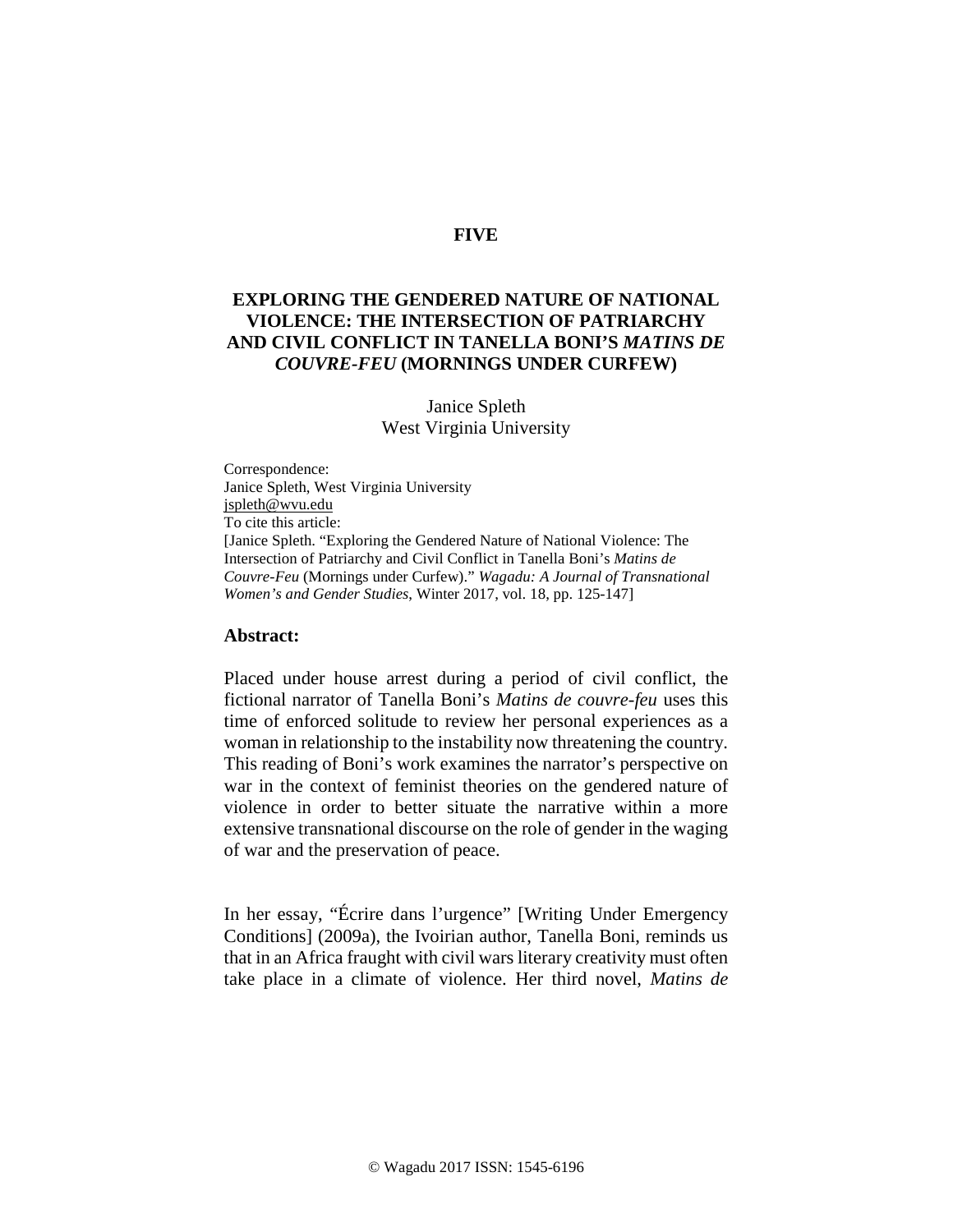*couvre-feu* (2005), is set in an imaginary African country called Zamba but draws its inspiration from the civil conflict in the Côte d'Ivoire that broke out in 2002. The work serves as a particularly apt illustration of the way that such conditions inform the texts that reflect them. Placed under house arrest for a period of nine months by the Director of Parallel Information, the fictional narrator and protagonist uses this time of enforced solitude to write. Her inner journey reviews her personal experience as a woman and member of her society in the context of her present concerns about the instability that is currently threatening the country. Her analysis leads her to meditate as well on the origins of conflict, the ultimate consequences of violence, and the necessary social changes that would produce national harmony and lasting peace. Repeatedly, she sees parallels between the dysfunctional relationships between men and women on one hand and the ideological and ethnic differences that divide the country on the other. The purpose of this essay is to explore the narrator's perspective on war specifically in the context of feminist theories on the gendered nature of violence in order to better situate the narrative within a more extensive transnational discourse on the role of gender in the waging of war and the preservation of peace.

Much of narrator's thought process demonstrates a profound consciousness of the patriarchal nature of her culture. In this respect, she seems to mirror the thoughts of Boni herself as expressed in her book *Que vivent les femmes d'Afrique?* [What Do the Women of Africa Face?] (2009b) where she writes:

Les femmes d'Afrique subissent encore ces maux liés au système patriarcal . . . même si, ça et là, des lois proclament la fin de ces pratiques. . . encore faudrait-il combattre les idéologies sur lesquelles reposent l'inégalité des sexes et la hiérarchie entre le masculin et le féminin. (pp.16-17)

[The women of Africa still endure those evils linked to the patriarchal system . . . even if, here and there, laws proclaim the end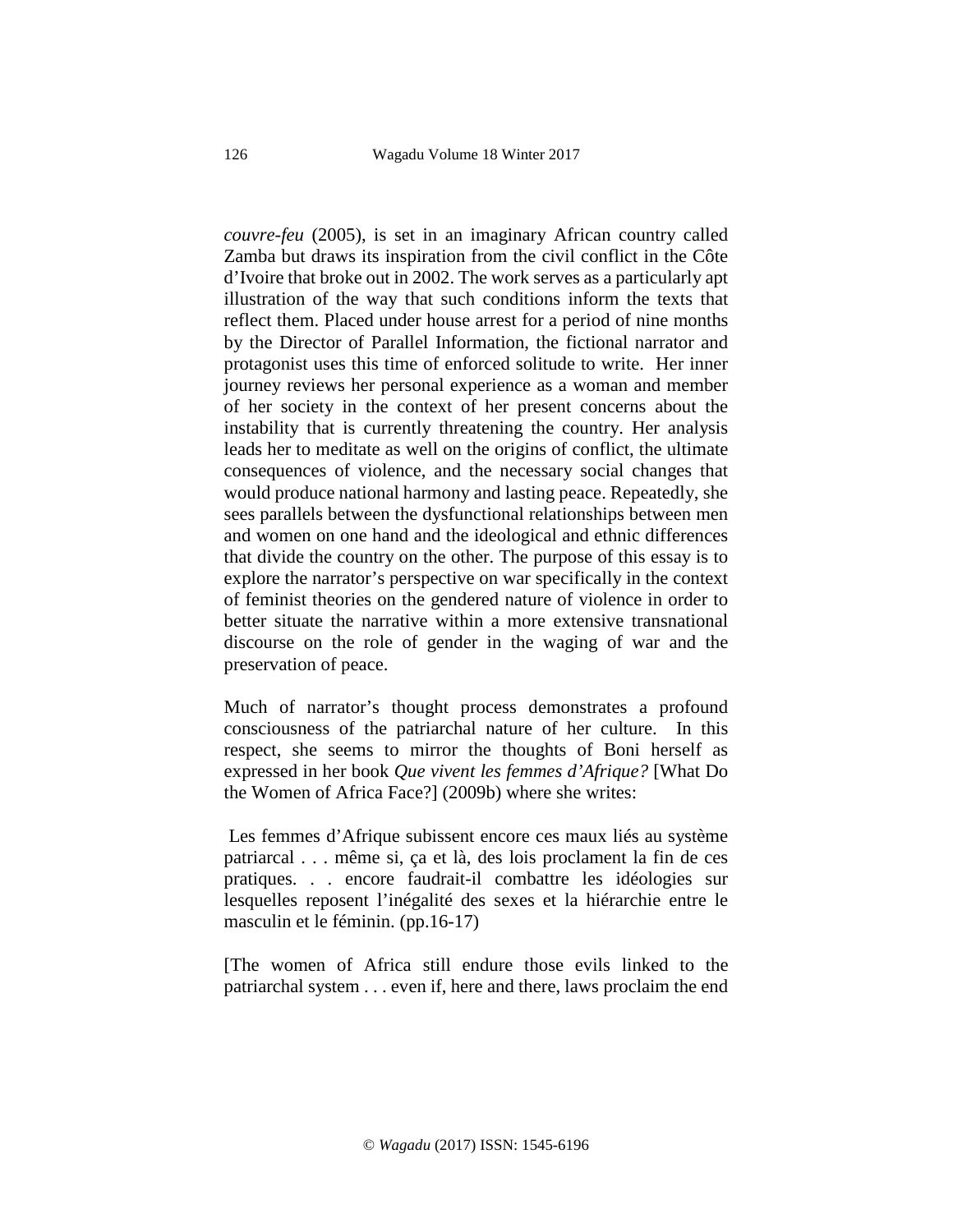of those practices . . . they must still fight against the ideologies on which rest the inequality of the sexes and the hierarchy between masculine and feminine].

In *Matins de couvre-feu*, the word "patriarch" occurs variously throughout the narrator's reflections in reference both to her own grandfather and to the first president of the country; she draws on the concept explicitly in the choice she makes for the name of her restaurant, *Le Repas du Patriarche* [The Patriarch's Repast] and in the hierarchical relationships characteristic of patriarchy that are repeatedly evoked, explained, or dramatized in the course of the narrative. She further examines how patriarchy informs different kinds of relationships within the nation, not merely gender relationships, but relationships between generations within the same family or clan as well as relationships between the patriarch's family, the insiders, and those of other families, the outsiders. She illustrates the latter within the text through the presence of foreigners and the descendants of slaves, the children of those who had been defeated in battle in earlier times. By intertwining stories of her own family's past with the present conflict, she also shows how historical patriarchal traditions have played a role in preparing the soil for contemporary civil wars in West Africa.

The story begins with the narrator's present situation as a woman under house arrest in the fictional postcolonial capital city of Zambaville and an account of the violence and corruption leading to her detention. As the woman searches for ways to occupy her time during her months in isolation and for raw material for the journal she keeps, she draws on her memories and finds diversion in reconstructing the past. The second part of the story, entitled "La Bonne Femme" [The Good Woman], tells the story of her mother and father, neither of whom is ever specifically named. Her reveries evoke an era that contrasts markedly with the present, a time when men's and women's roles were sharply separated and rigidly defined and when the family was ruled by the desires of the patriarch. During the rite of passage experienced by all adolescent girls in the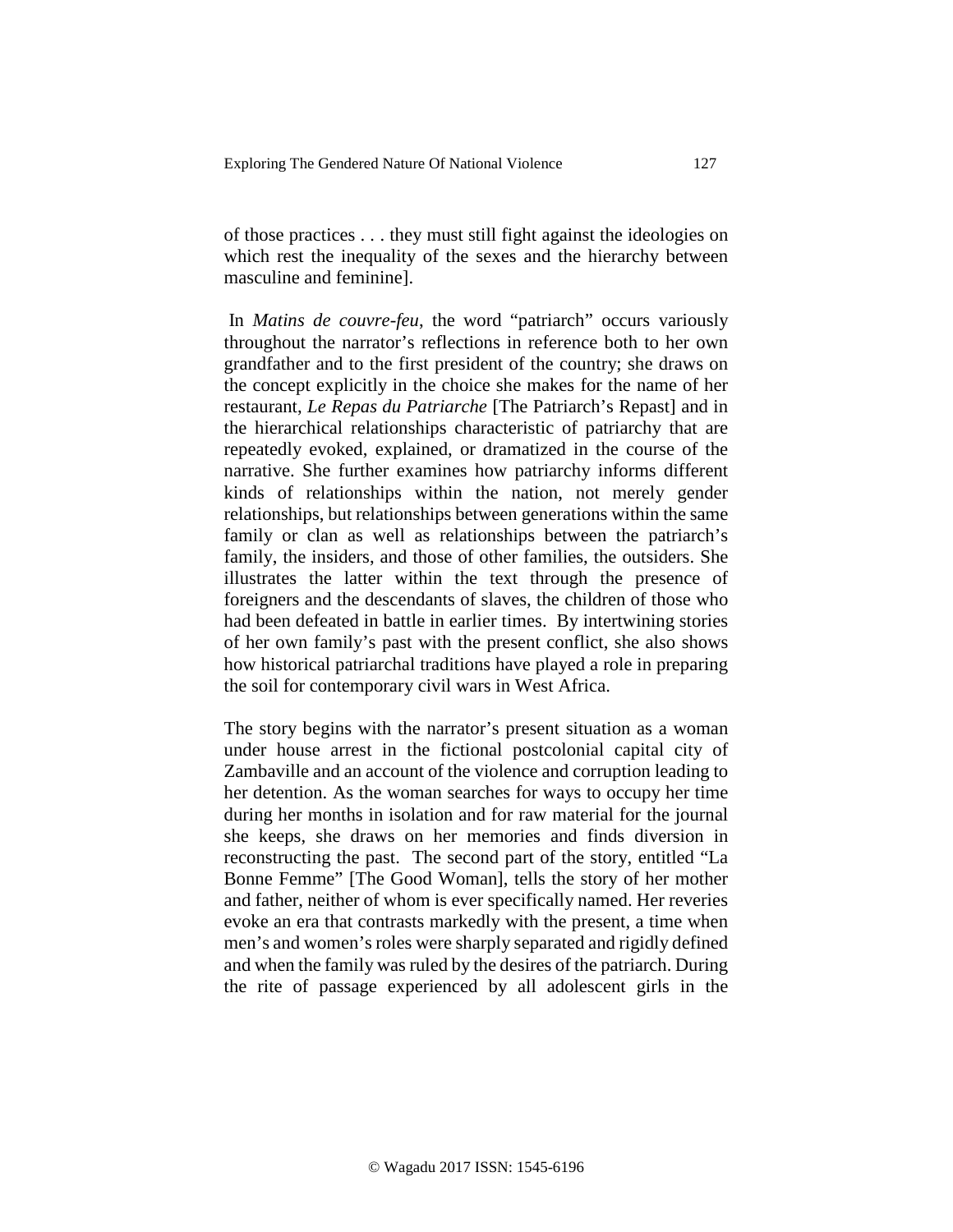community, the mother learned the two great laws that governed the lives of women: "Première loi: silence absolu quelles que soient les circonstances . . . Deuxième loi: tester la résistance à la douleur physique ou morale" [First law: absolute silence whatever the circumstances . . . Second law: test resistance to physical or moral suffering] (2005, p. 86). After her marriage, arranged by her brother, she became aware that her destiny was in every meaningful way pre-determined by the males in her family and gradually assumed the role required of her as the guardian of the home and the nurturing giver of life. Serving as the fixed entity in the traditional male/female equation, she found herself relegated almost exclusively to the domestic sphere. The rules of convention assigned to her the small woman's stool that placed her both literally and figuratively in a subordinate position with respect to the male.

The father, conversely, is presented in terms of his freedom and mobility. The narrator remembers that he occasionally transgressed the edicts of the patriarch, albeit not with impunity; he loved hunting and women; and, rarely present, he had a yen for travel and adventure. When the First World War threatened in Europe, he left his wife and village to take a ship to France where he was trained as a *tirailleur sénégalais* and learned how to fight the French way. His experiences and training there prepared him on his return to his country to work with the colonial administration and to take on a leadership role in the community. In France, he had formed a relationship with a French woman, Fanny, with whom he fathered a son, Charles. Patriarchy has traditionally been associated with war, and the essentialist virtues ascribed to masculinity and femininity are magnified in wartime. Women across cultures keep the home fires burning while soldiers, generally men, confront each other on distant battlefields. Women wait in place, while men go off to wage war and experience the violence of combat. In this instance, the father was wounded, and although he nearly lost a leg, he recovered, thanks to the ministrations of Fanny, who had assumed one of the few active roles permitted women in that war, that of a nurse. Demobilized, he left Fanny and his child to return home to Zamba.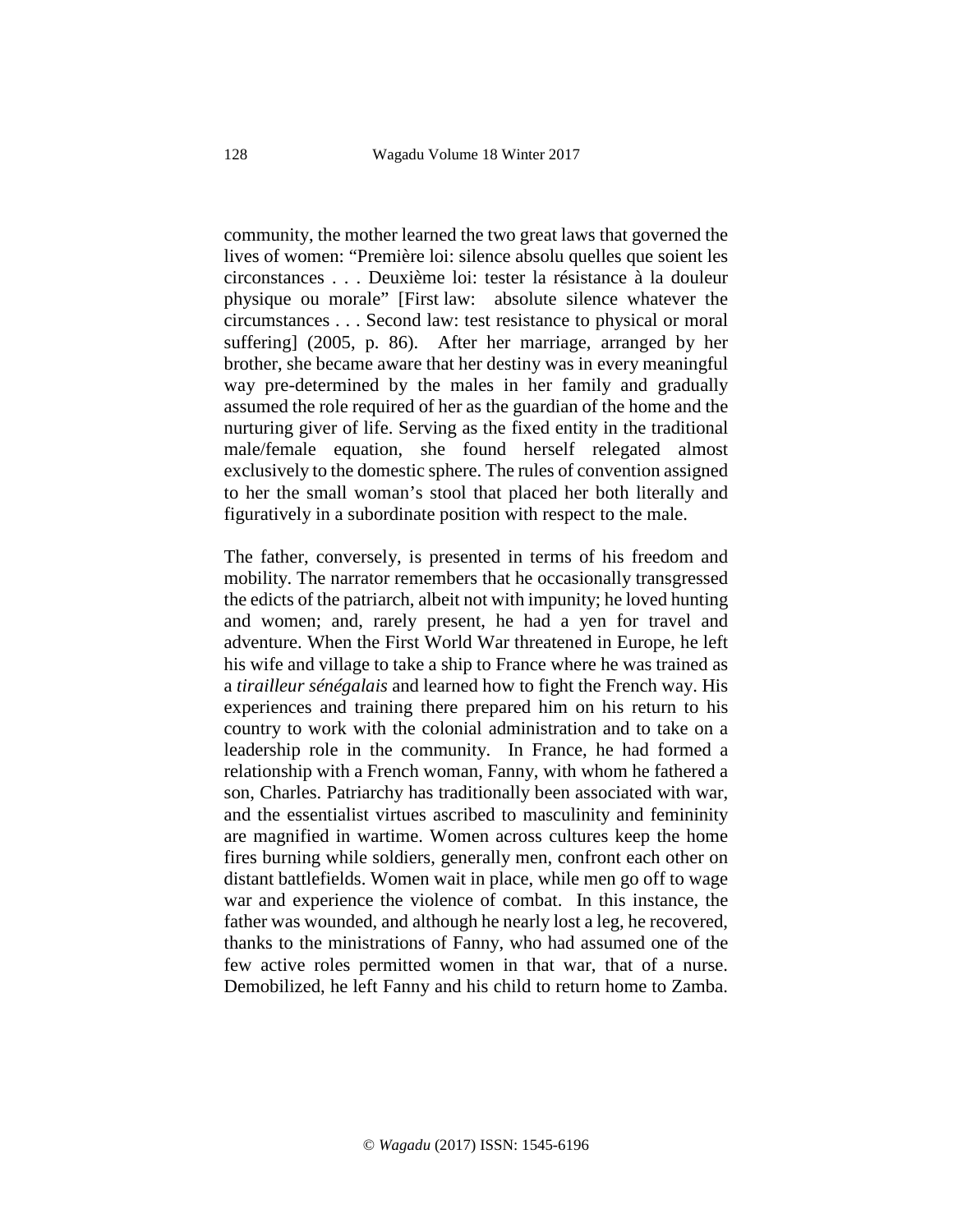The narrator says he was greeted almost as a hero, thus fulfilling his stereotypical role as the protagonist in the war story. He continued to hunt and womanize, became a mechanic, and took a special interest in cars, a passion that he passed on to his son and that Boni transforms into a further symbol of the father's liberty in contrast with the restricted sphere of the mother whose reward for patiently waiting was the unexpected sharing of her husband with a difficult co-wife, a younger woman from the village. This chapter in Boni's novel thus reveals a traditional patriarchal society with its clear distinctions between masculinity and femininity, distinctions that are normally preserved in the differences between male combatants and female civilians in the conventional wars between states such as World War I, where women endured the absence of husbands but generally remained sheltered from violence while men alone participated directly in the conflict.

These cherished family portraits, however, belong to the past. By the time of the twenty-first-century events depicted in the novel, women's roles have changed considerably, reflecting the influence of the colonial period and modernization. The narrator's contention that she has replaced her mother's pestle, the conventional woman's tool in African societies, with the pen challenges the regime of silence imposed on her mother. The domestic space that constrained the older generation has been greatly expanded by the daughter whose broader horizons are alluded to with pride throughout her narrative: She has been a successful businesswoman who had had a thriving market stall selling women's shoes, perhaps a reference to her greater mobility. She is an experienced traveler, frequently going abroad on buying trips. At the beginning of the narrative, she is the owner and manager of a popular restaurant. While cars were associated with men during her father's time, the narrator drives her own car, and before the imposition of the curfew, she traveled freely and alone throughout the city. In the place of her mother's traditional woman's stool, the narrator reposes comfortably on her front porch in a royal rattan chair. In defiance of societal expectation, she has no children of her own, although her home is a popular haven for the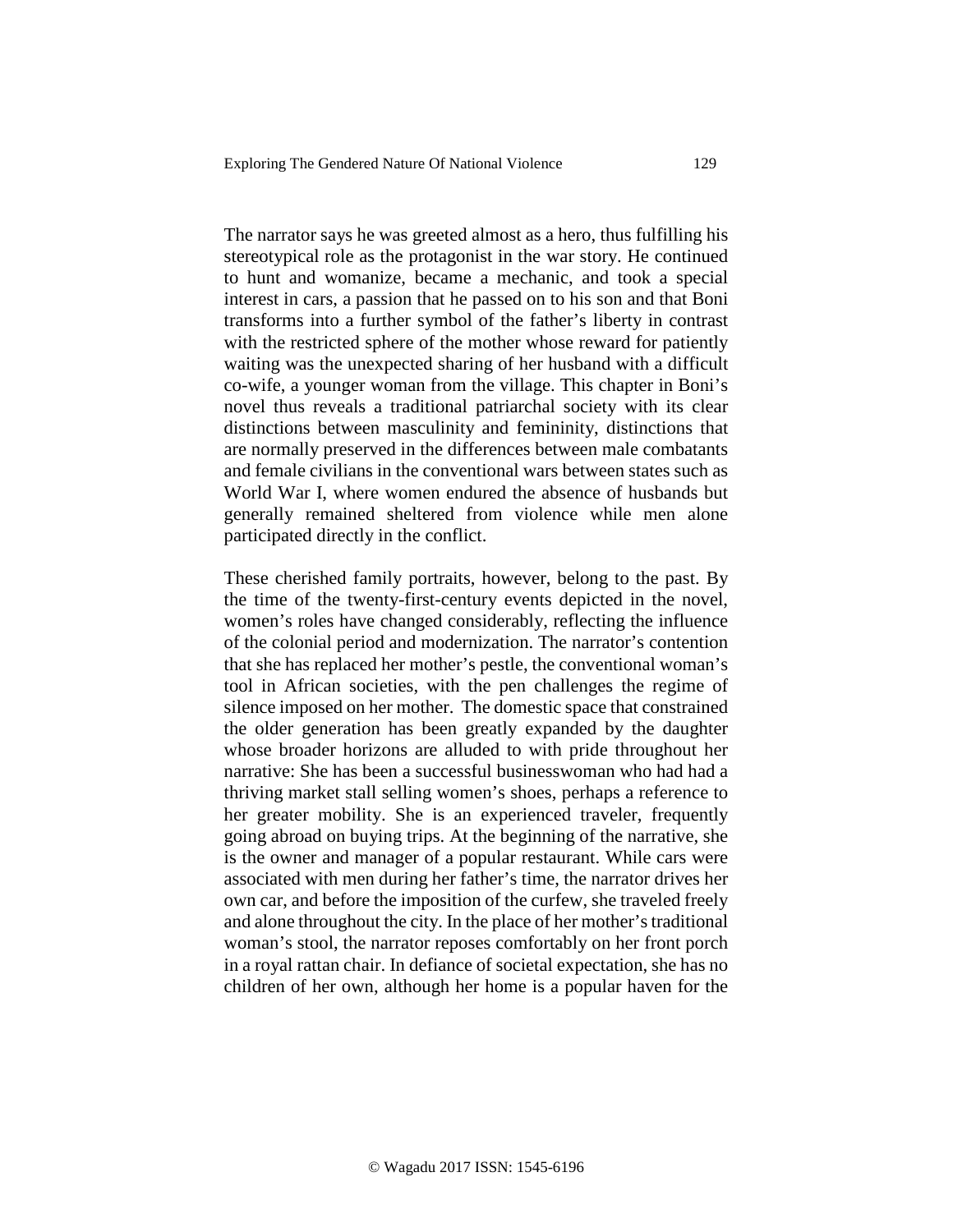neighborhood kids, and she has maintained a long-term relationship with a man outside of marriage, something which would have been culturally unacceptable in years gone by but which the narrator identifies as typical of modern young women.

In recent decades, the customary division between male and female roles in wartime has also been modified by Africa's new civil wars, where civil or ethnic conflicts have come to replace those global confrontations that had historically been, "un conflit armé, mené par une puissance publique contre un autre État" 'an armed conflict, waged by one public power against another state.' Armelle Le Bras-Chopard (2009), in her essay "La reproduction de la division des sexes dans la guerre" [The Reproduction of the Division of the Sexes in Wartime], observes that

le paradigme classique de la guerre qui en faisait un monopole masculin, se trouvait subverti dans les conflits les plus récents, par l'implication de plus en plus massive des femmes, et comme victimes et comme combattantes, qui brouille les repères classiques entre civils (dont elles étaient jadis 'l'archétype') et forces armées. (p. 9)

[the classical paradigm for war that made it into a masculine monopoly has been subverted in recent conflicts, by the increasingly massive involvement of women, both as victims and as combatants, which obscures the classical distinctions between civilians (for which they [women] were formerly the 'archetype') and armed forces].

As woman's role in war has evolved, so has her place in that formerly most masculine of literary genres, the war story. With women articulating their gendered experience of war and woman's experience itself constituting an appropriate focus for literature and film dealing with war, a whole new corpus by African women culture producers has emerged to challenge a historically masculinist narrative. These works testify to the myriad ways in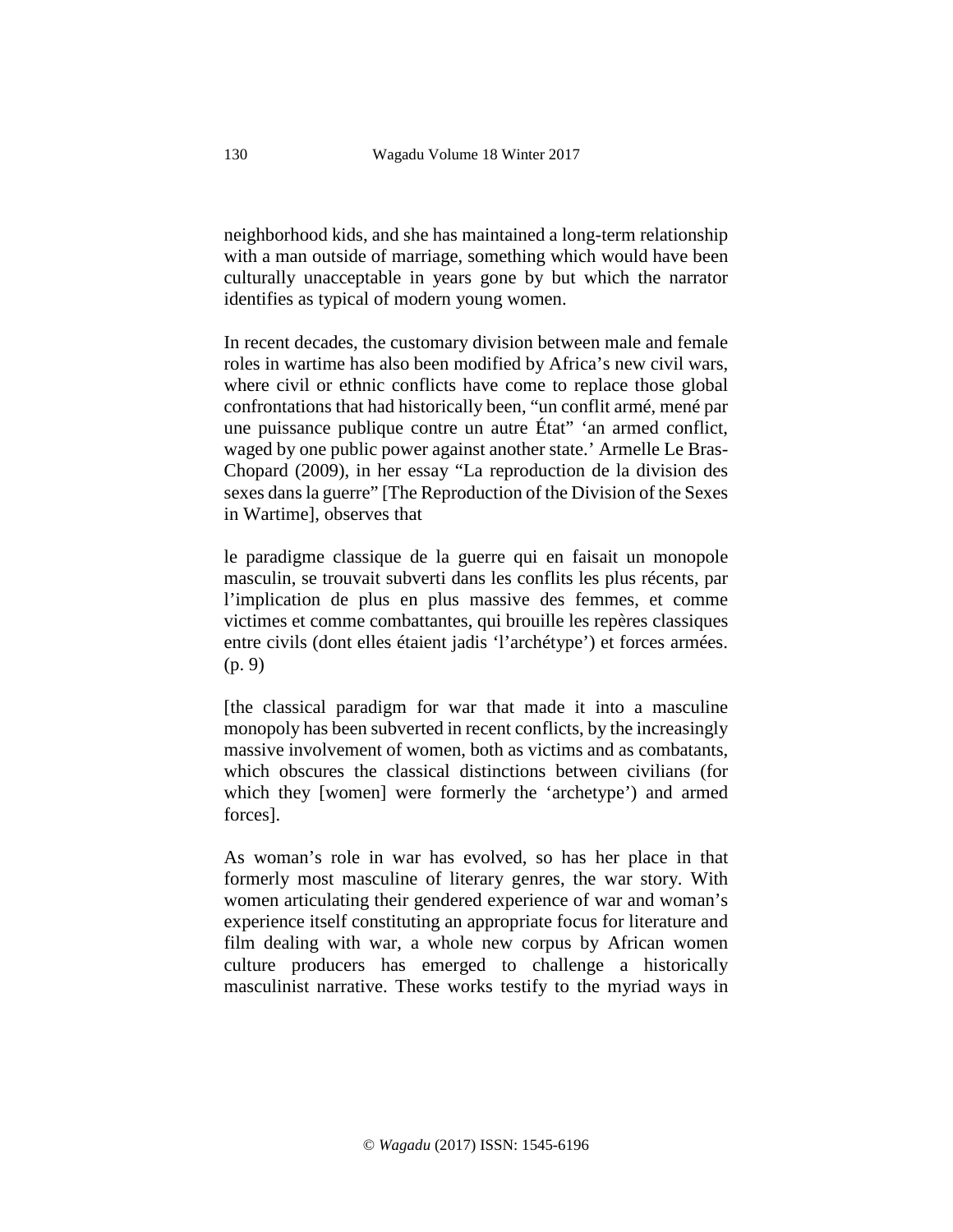which the domestic space traditionally assigned to women has been invaded, altered, and ultimately destroyed by war and how families have been displaced, transformed into refugees, and sent into exile. Civil conflicts such as the Algerian war for independence, the Biafran War in Nigeria, and the genocide in Rwanda have each furnished writers with the raw material through which women's experiences in civil conflict may be explored and incorporated into the reader's imaginary. While all of these engagements have shared similar characteristics, including devastating outcomes for civilians, each conflict has its own specificities. Consequently, protagonists of these various works have their lives disrupted in different manners. Although for most the effects are traumatic, some have recognized that wars may actually provide a brief window of opportunity that allows women to challenge the prevailing social order. Meredith Turshen (1998), for example, has noted: "war also destroys the patriarchal strictures of society that confine and degrade women. In the very breakdown of morals, traditions, customs, and community, war also opens up and creates new beginnings" (p. 20).

In Assia Djebar's narratives of Algeria's struggle for independence, women who have been sequestered behind haram walls find themselves implicated in the conflict in ways that draw them beyond their normally limited horizons. In *Children of the New World* (*Les enfants du nouveau monde*) (2005), for example, the character of Cherifa, an ideal Muslim wife who spends most of her day in her apartment and rarely goes beyond her own courtyard, enjoys a personally liberating experience when she must cross the town in order to warn her husband that he is being sought by the police because of his activities in the resistance, an act that shatters the world she has known and opens up a host of new possibilities: "... a different way of seeing, of being seen, of existing" (p. 84). For the most part, however, the fictional narratives of civil conflict reveal the disastrous effects of war on women's lives.

According to the United Nations, women and girls in intrastate conflicts make up around fifty percent of any refugee, internally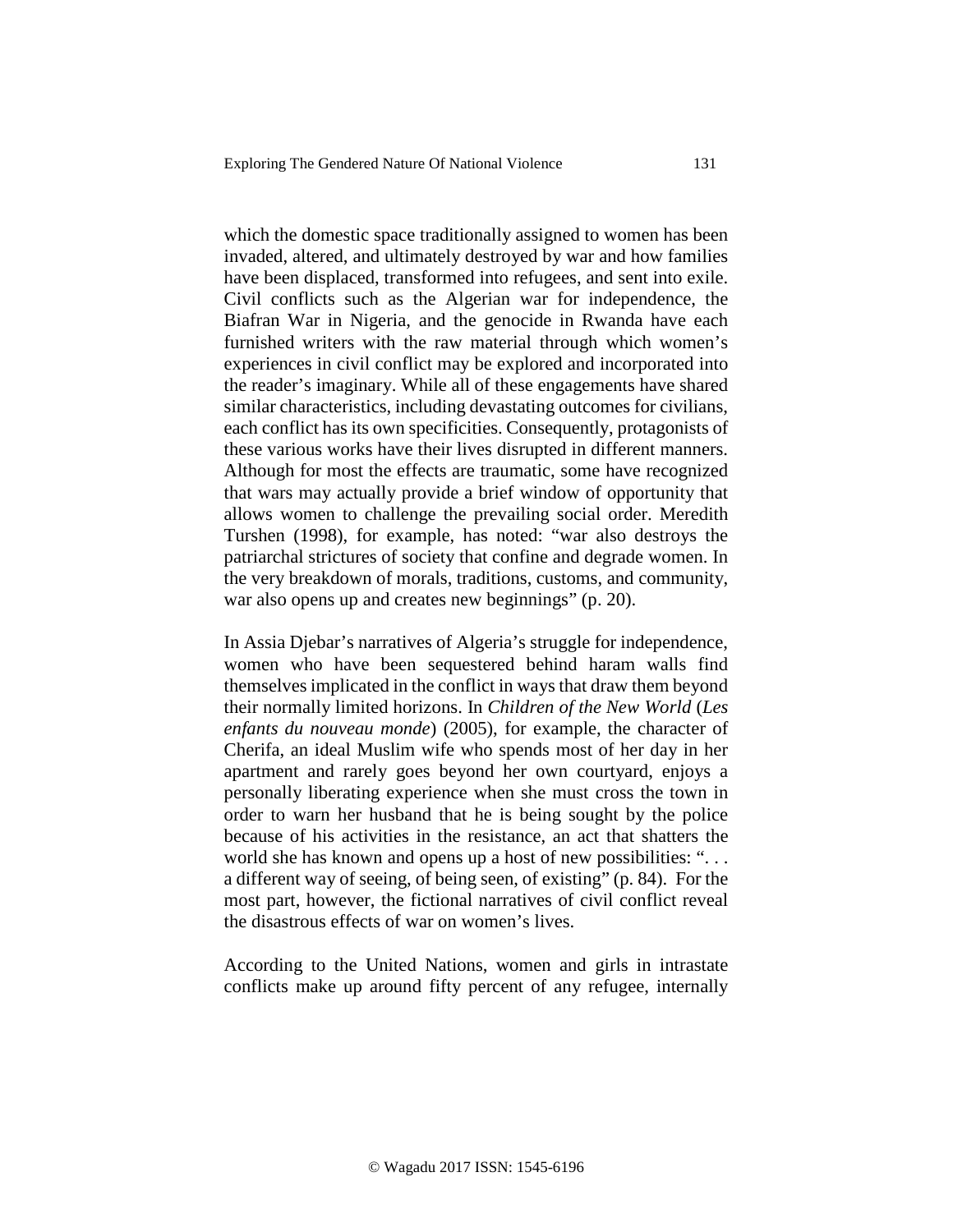displaced, or stateless population. Chimamanda Ngozi Adichie's epic tribute to those caught up in the Biafran War, *Half of a Yellow Sun*, focuses on several characters, including two sisters, Olanna and Kainene, who are both forced to join the throng of displaced persons as the conflict progresses and the borders of the state of Biafra shrink. Olanna, with her family, repeatedly sets up and provisions her household in increasingly reduced circumstances, and Kainene eventually opens a refugee center before finally disappearing during a mission into enemy territory to find food for her family and her charges. Similarly, Yolande Mukagasana's autobiographical account of the ethnic violence in Rwanda describes the physical destruction of her home, the murder of her husband and children, and the horror of fleeing from neighbors bent on killing her. In her memoir, Marie Beatrice Umutezi, a Hutu social worker who was not herself a participant in the ethnic violence, shows how she nevertheless felt obliged to leave the country for her own safety and endure the insecurity of a refugee camp in Zaire before fleeing into the forest and ultimately crossing the continent on foot to reach the Atlantic coast in order to avoid the uncertainty implied by forced repatriation. In these two non-fiction accounts of the genocide, both women, one a Tutsi and the other a Hutu, describe the anguish of having to leave the sanctuary of their homes and ultimately seek asylum in Europe. While all of the works described here preserve the dichotomy between combatants and non-combatants that is in itself increasingly being challenged both in its reality and its representation, they nevertheless extend the war narrative beyond the binary of battlefield and home front to include narratives of women's perspectives and women's experiences when war intrudes on women's space.

Other consequences of such so-called new wars in Africa are amply illustrated by events in Boni's fictional Zamba where a large part of the conflict takes place in an urban milieu in which civilians—men and women—are often victims of violence. The narrator describes a universe where ordinary people can be arrested or assassinated in the course of their daily activities. The curfew has implications for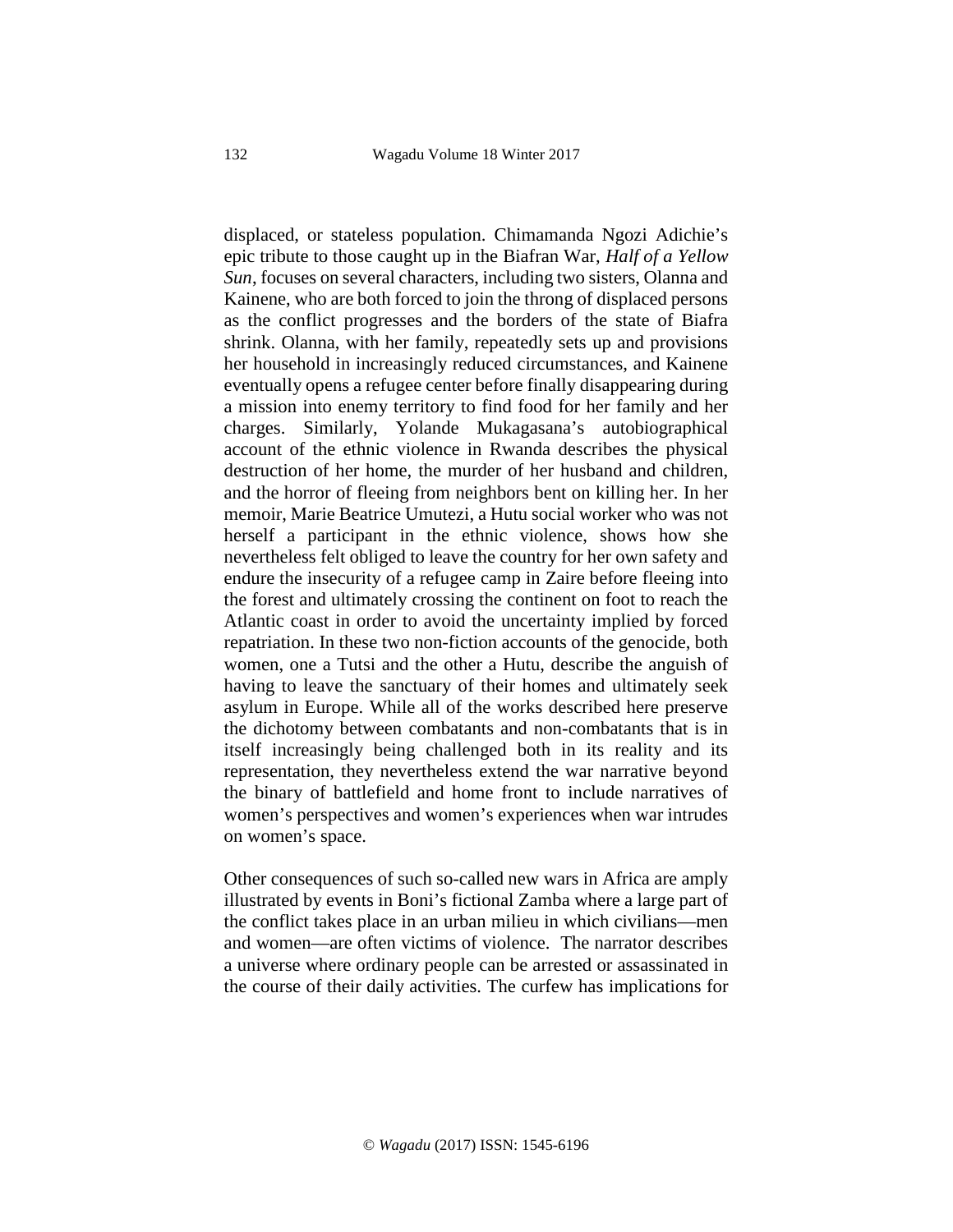all the inhabitants of the city, even limiting the mobility of pets since members of the opposition are thought to be sorcerers who can transform themselves into cats and dogs. When the protagonist is suspected of having information about massacres of civilians committed by the militias, she is placed under house arrest for nine months. Boni's novel shows that such conditions can have negative consequences for the modern African woman's new-found empowerment, consequences that might be viewed as a virtual resurgence of the patriarchal regime inasmuch as they lead to the shrinking women's spaces, the diminishing of their liberty, and the limiting of mobility. Confined to her home, both by the curfew that protects citizens from the violence of the war and by the edict enforced by the militias that consider her to be a threat to their activities, the protagonist finds her life restricted to the domestic space of women in the previous generations. Similarly, her destiny is no longer her own but at the mercy of agents of the maledominated revolution. While both men and women are indeed victims of national conflict within the novel, Boni depicts the agents of violence as almost exclusively men.

Patriarchy thus manifests itself in both traditional culture and the contemporary civil conflict through its hierarchical construction of gender roles. As it is classically defined in feminist literature by theorists such as Sylvia Walby (1990), patriarchy is "a system of social structures and practices in which men dominate, oppress, and exploit women" (p. 20). Elaborating on this basic definition, Errol Miller, who studies the relationship between patriarchy and war, provides a number of corollaries, certifying, for example, that patriarchy is also responsible for at least two additional social characteristics that have implications for civil conflicts. The first of these characteristics is the dominance of older males over younger ones, despite the resentment of the latter. Miller notes that Max Weber had in fact taken the importance of generations into consideration in 1947 when he defined patriarchy as the fact of women and young men being governed by older men (Miller, 2001, p. 81).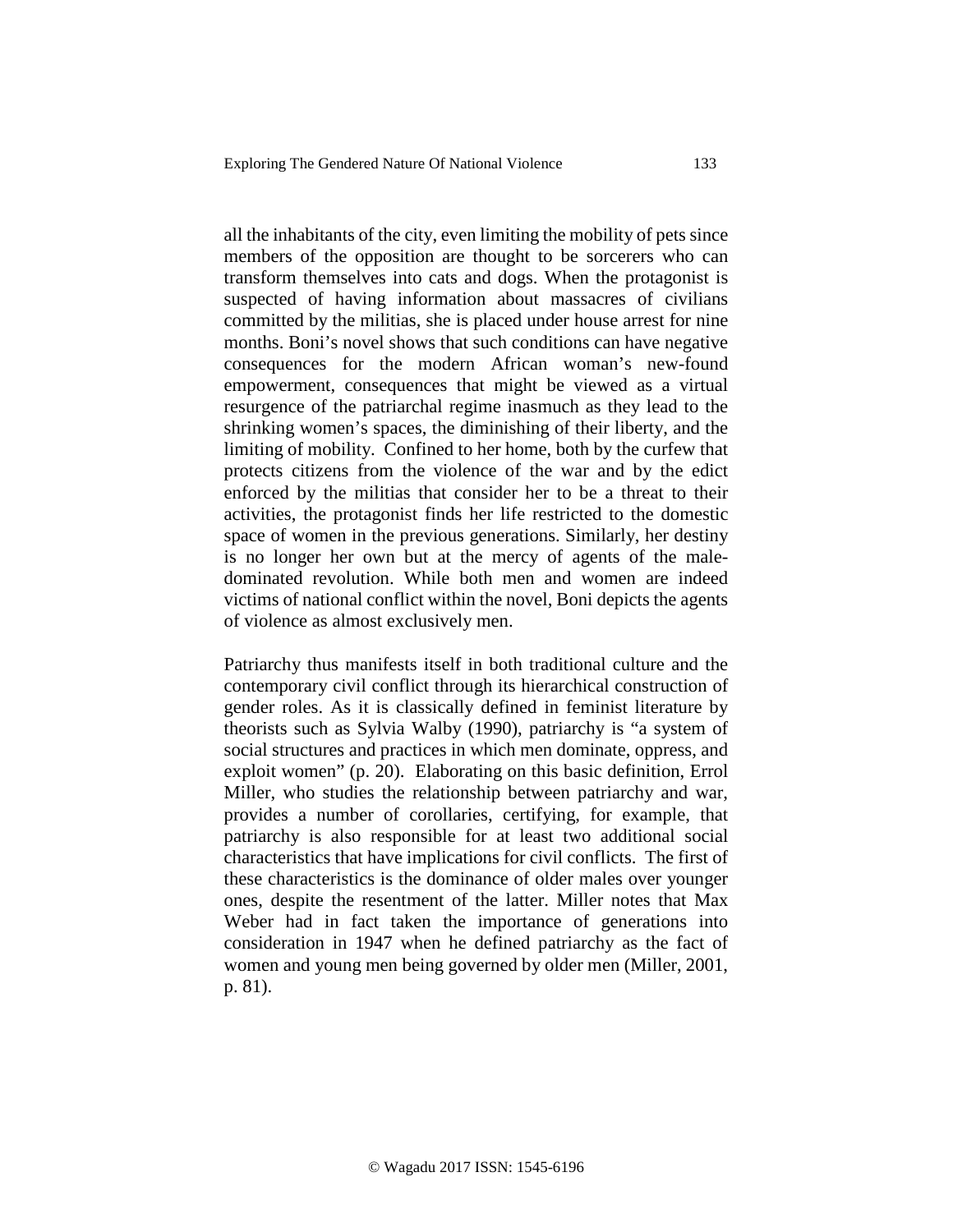In the majority of new wars, militias that support revolutionary governments, such as those in Zambaville and Abidjan, are made up chiefly of young men whose complicity in terror represents a form of rebellion against the dominant male figures of the previous generation. Is it any coincidence that the individual at the helm of Zamba's first independent regime—a figure who seems to incarnate Félix Houphouët-Boigny, the first president of the Côte d'Ivoire is called "The Patriarch" by the narrator, or that it is against his accomplishments and ideas that the young militias are rebelling? In a traditional patriarchal society, these young men would have been subordinated within the hierarchy as befitting their age, but in Boni's urban war, the Parallel Police are seconded by the groups referred to as the Angels, young men who enforce the curfew, profit from the opportunities for corruption offered by the destabilization of law and order, and provide surveillance and suppression of the opposition. It is chiefly these militias who are responsible for the violence and death. The Angels of Zamba bear a strong resemblance to the organization of *Jeunes Patriotes* [Young Patriots] in Côte d'Ivoire's civil war:

The "patriotic" mobilization in Abidjan and throughout the rural areas, as well as the mobilization of the youth by the rebellion, reflects a major sociological phenomenon: youths becoming men through war and affirming their power in the face of their elders. These youths have seized a unique opportunity to impose themselves as power holders in local politics. (Banégas & Marshall-Fratani, 2007, p. 108)

The activities of these organizations, both fictional and real, confirm Miller's analysis of the relationship between generations of men in the context of Africa's wars and show how violent conflict serves explicitly to propagate a patriarchal culture.

A second aspect of patriarchy that may be less immediately obvious but one which is recognized by security studies scholars as a key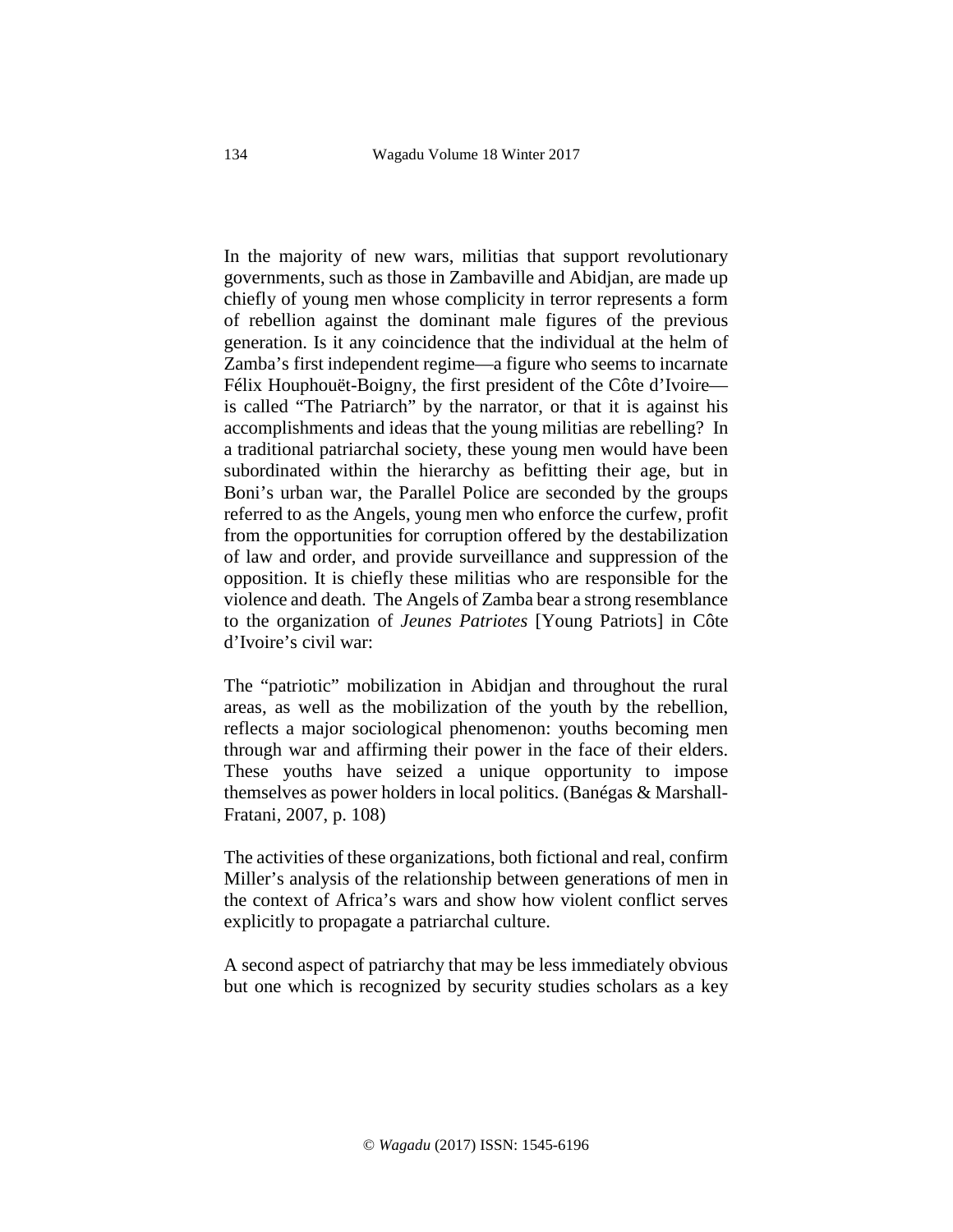factor contributing to war is its role in asserting the family of the patriarch, males and females, young and old, over the members of outside groups. According to Miller (2001), Weber's definition of patriarchy should be enlarged to include kin and the importance of the family group's broader interests:

Further, historically, patriarchal collectives had major difficulties with other collectives that fell outside the covenant of kinship, particularly with the men of those collectives. When patriarchal collectives interacted outside the boundaries where kinship could be established, whether factual or fictive, then one group had to submit to the hegemony of the other. Failing such compromise, violent confrontation became the means of establishing dominance. (p. 82)

In her memory of her parent's lives, Boni's narrator shows us that the country of Zamba had a long tradition of enslaving outsiders, chiefly prisoners of war. The hierarchy between slave and free has led to the creation of a caste-like system within the modern nation that results in discrimination against the descendants of slaves and against foreigners. The narrator tells how the Angels regularly round up members of these groups in Zambaville based merely on physical appearance—men, women, and children—to be massacred, their bodies burned and interred secretly in mass graves. It is because the narrator has learned about one of these tragedies that she has been condemned to house arrest. In Côte d'Ivoire, similar xenophobia and ethnic conflict provided fuel for violence and ultimately similar unprovoked massacres. In 2000, for example, over 57 bodies, mostly northerners, were discovered buried together in a working class district of Abidjan. The text draws explicit parallels between the patriarchal society of Zamba's historical past, with its practice of slavery, and the policies promoting ethnic purity in contemporary civil strife.

In its redefinition of national identity in terms of exclusion, Boni's fictional nation of Zamba evokes the ethnic divisiveness that characterized the political situation in Côte d'Ivoire following the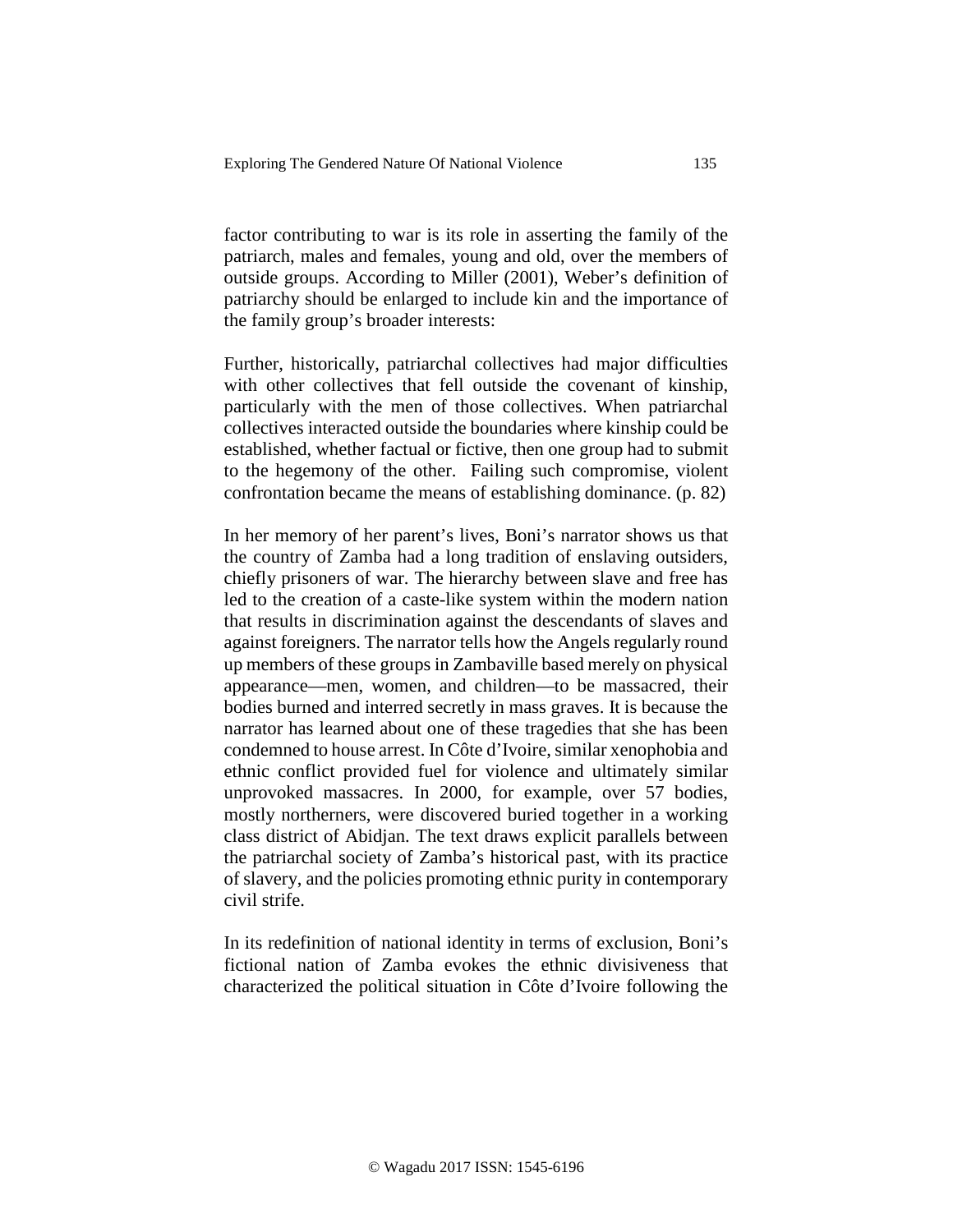death of President Houphouët-Boigny in 1993. According to Banégas & Marshall-Fratani (2007), "the theme of *Ivoirité* rapidly came to be used as a powerful instrument of exclusion at the service of every maneuver of stigmatization and discrimination throughout the entire society" (p. 85). The civil conflict that began in 2002 was animated in part by resentment against the demonized other, especially the more recently arrived immigrants from such countries as Burkina Faso and Mali. Their citizenship was placed in doubt to such an extent that Alassane Ouatara, eventually elected to the presidency in 2010, had on more than one occasion been disqualified from running for office because of concerns about his nationality, even though he was born in the country and had served as Prime Minister under Houphouët-Boigny.

The persecution of immigrants and outsiders that characterized hostilities in Abidjan are best illustrated in the novel by a subplot dealing with the character of Kanga Ba, who sits at the center of a web of transcultural themes. Born into a family of slaves, foreigners vanquished in a long-ago war who served the narrator's grandfather, the Patriarch, Kanga Ba is among those whose otherness makes him a potential target of the militias. His wife, a victim of a police raid, is one of those interred in a common grave, "Cent sept corps furent donc brûlés vifs . . . parce qu'il fallait nettoyer la ville de tous les étrangers, notables ou fils d'esclaves au moment où Zamba empruntait résolument le chemin de la prospérité" [One hundred seven bodies were burned alive . . . because it was necessary to cleanse the village of foreigners, whether eminent or the children of slaves, at the moment when Zamba was setting out resolutely on the path of prosperity] (Boni, 2005, p. 62). Since his wife's tragedy, Kanga Ba had undertaken the mission of keeping track of the dead and disappeared in the capital. He is accompanying the narrator to a clandestine burial site when the two are stopped by security forces. She is put under house arrest awaiting trial, but his fate is unknown till the end of the story when the narrator discovers that Kanga Ba has been helped to flee the country and is now under the protection of a Frenchman whom she recognizes as her half-brother, Charles,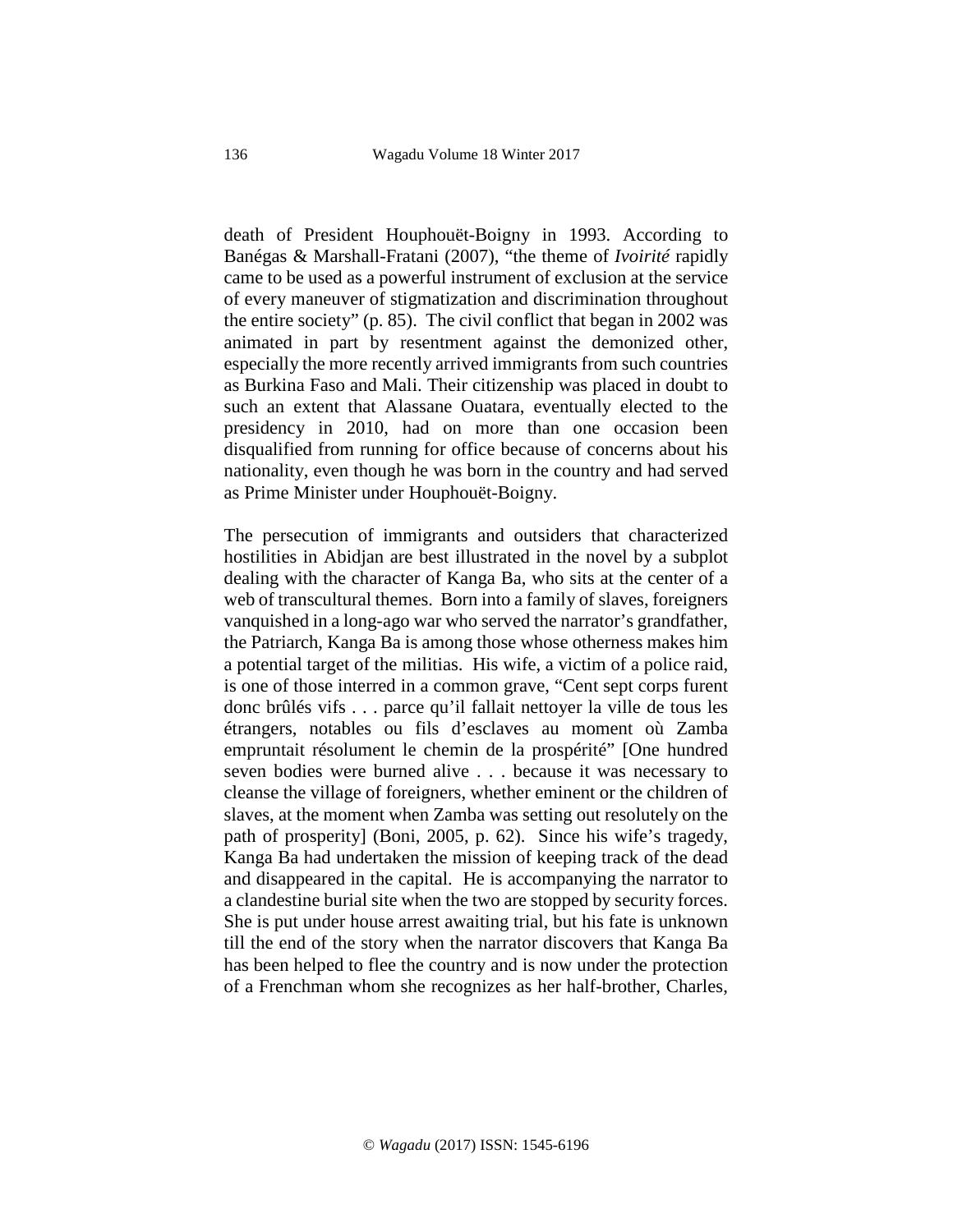her father's son by the French nurse whom he had met during the war. Ironically, Charles had been denied entry into the country because the authorities, unaware of his history, considered him a white foreigner. Both Kanga Ba and Charles are living examples of the flaws in the politics of ethnic purity, the family of the former having lived in the country for generations and the latter, despite his French citizenship, being a descendant of one of the nation's patriarchs. The author of *Matins de couvre-feu* thus proposes a counter-narrative to the prevailing Ivorian ideology of ethnonationalism. Edmond Hounfodji (2013) has noted:

*Matins de couvre-feu* est aussi un discours sur l'histoire. Tout en faisant régulièrement allusion aux temps de la colonisation et ses corollaires dans le présent, la narratrice a, à plusieurs reprises, fait recours à l'histoire de son pays pour examiner la question de l'altérité, du rejet de 'l'autre', pour des raisons politiques. Elle tourne en dérision les partisans de cette politique de division opportuniste en montrant les liens séculaires de sang et de solidarité entre les peuples. Cette remontée historique lui permet de fustiger le comportement des apôtres de la politique de 'l'ivoirité'. En effet, par cette malheureuse politique de diviser pour régner, ils entendent conserver le pouvoir politique en encourageant la xénophobie et la haine contre les "étrangers ", c'est-à-dire une sorte de puritanisme politique et ethnique. (p. 108)

[*Matins de couvre-feu* is also a discourse on history. While regularly making allusions to the period of colonization and its corollaries in the present, the narrator on several occasions makes use of the history of her country to examine the question of alterity, the rejection of 'the other' for political reasons. She ridicules the partisans of such opportunistic politics by showing the age-old bonds of blood and solidarity among peoples. This historical journey permits her to denounce the behavior of the apostles of the politics of 'Ivoirité.' Indeed, by this unfortunate policy of dividing to rule, they intended to maintain their political power by encouraging xenophobia and hatred against "foreigners," that is to say, a sort of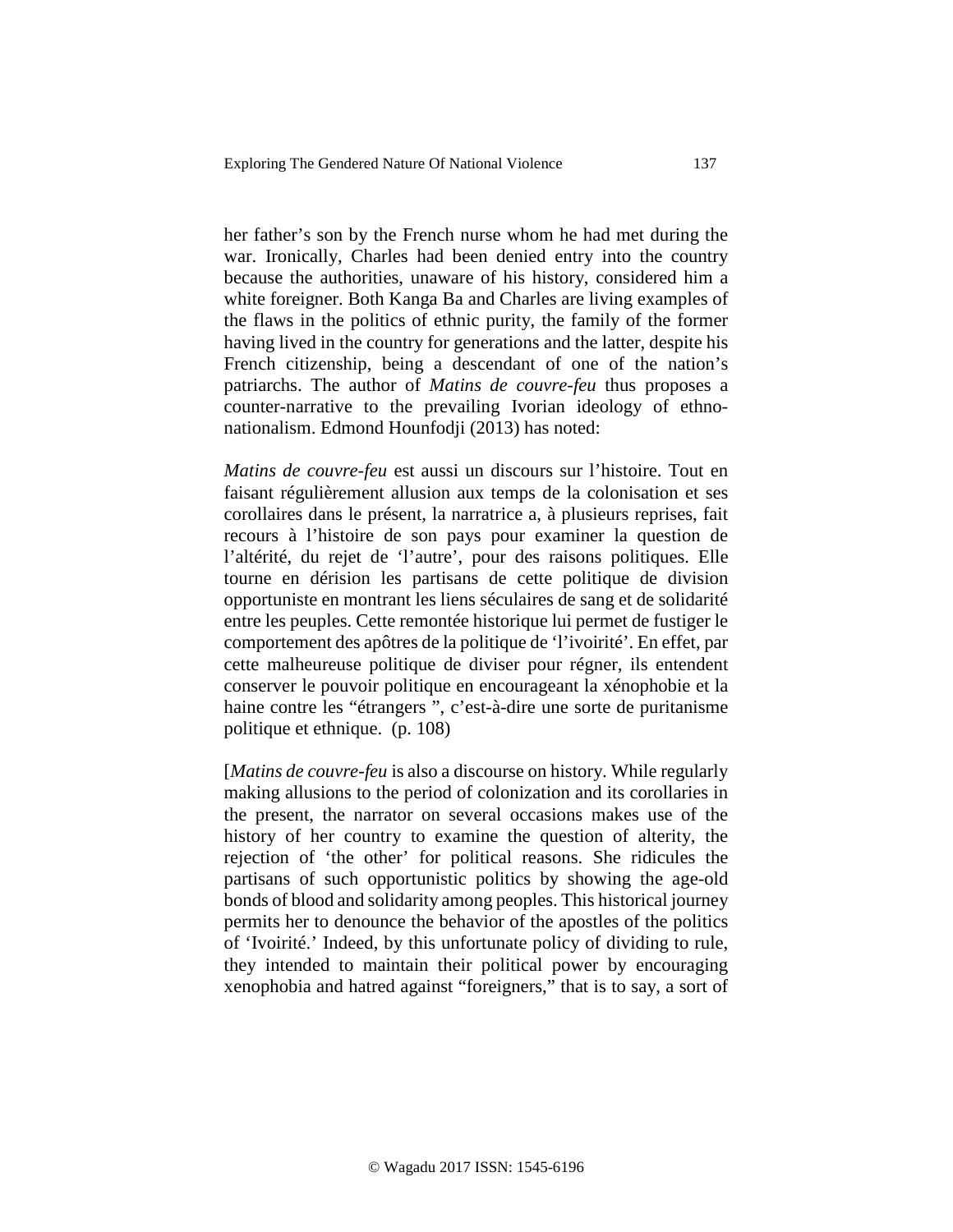political and ethnic puritanism].

Through the othering of Kanga Ba and Charles by the revolutionaries in different ways, Boni supports Miller's thesis that patriarchy not only creates a hierarchy between male and female but also defines relations between the family group and its perceived others. Through the events of the narrative, she further shows how the criteria for otherness can become blurred and ineffectual, challenging the patriarchal order.

The differences in the lives of mother and daughter show the evolution of gender roles under the influence of social change. In several respects, however, Boni seems to suggest that certain tendencies can be categorized as inherently male or female in both periods. Men, for example, are consistently associated with violence. In addition, almost all male characters in the text, including the narrator's father, her brother and half-brother, and her lover, have proved to be unfaithful to the women in their lives. The men involved with the protagonist have also turned out to be untrustworthy. Timothée, a mysterious man who seduces the narrator, lives largely off her income when he induces her to move in with him. She leaves him after he turns out to be in league with the Angels, overseeing a sophisticated surveillance network. Even the male chef that she placed in charge of her restaurant during her period of confinement will eventually betray her trust, going over to the side of the Angels and Timothée and eventually becoming an assassin. The propensity of men for infidelity and unreliability in their relationships with women is consistently paralleled by the betrayal of the people by the Angels, who pretend to be their saviors.

Likewise, certain attributes are considered to be intrinsically feminine within the gendered universe of the text. Despite the changing roles of women, Boni's narrator shares at least one important characteristic with her mother, that of nurturer. She is after all the proprietress of a restaurant. During the period of her isolation when she can no longer depend on the restaurant for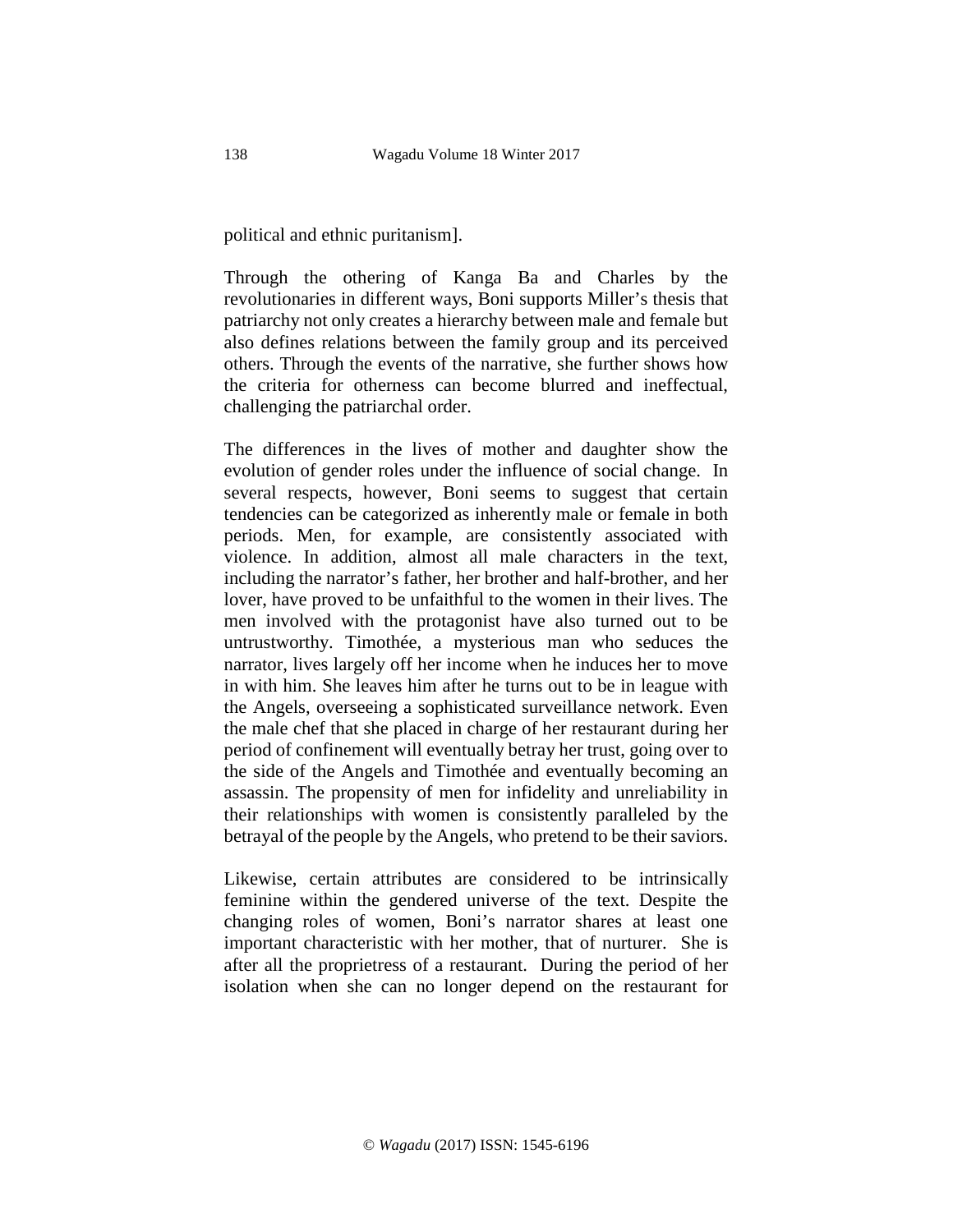income, she has to find some way of supporting herself. A well on her property allows her to sell drinking water to her neighbors, and she also makes and sells juices from her own fruit trees. She considers this not only a way of assuaging their thirst but also a way of raising their spirits: "Le petit peuple sait qu'il faut se ménager le cœur et le foie afin de tenir le coup face au chaos causé par le couvrefeu qui perdure" [The little people know that it is necessary to care for the heart and the liver in order to stand up to the chaos caused by the ongoing curfew] (2005, p. 22). She also distributes the water and juices to children who come to play in her house, seeing herself as assuming her mother's nurturing role: "Je devenais une bonne femme à mon tour sans en avoir vraiment la trempe" [I was becoming a good woman in my turn without really having the temperament] (2005, p.166). By becoming the guardian of the land producing the water and the fruit trees that serve as a source of sustenance and refreshment for her neighbors, she might also be read as an incarnation of Gaia or an African deity of place.

This concept of woman as the protector of nature is a fundamental principle of ecofeminism and the basis for one of the arguments that have traditionally depicted woman as peacekeepers while ascribing violence and the waging of war to men. The concept of ecofeminism, whose origin is often attributed to Françoise d'Eaubonne in 1974, is relevant to the text and to this analysis not merely because many of its branches, including cultural ecofeminism, view women as having an inherently protective role with respect to nature, but also because ecofeminism responds to the hierarchical dominance of patriarchy, viewing both women and nature as victims of male hegemony. According to M. Mies & V. Shiva (1993), "We see the devastation of the earth and her beings by the corporate warriors, as feminist concerns. It is the same masculinist mentality which would deny us our right to our own bodies and our own sexuality, and which depends on multiple systems of dominance and state power to have its way" (p.14). Some forms of ecofeminism draw a parallel between man's tendency to construct nature as irrational, chaotic, and needing to be controlled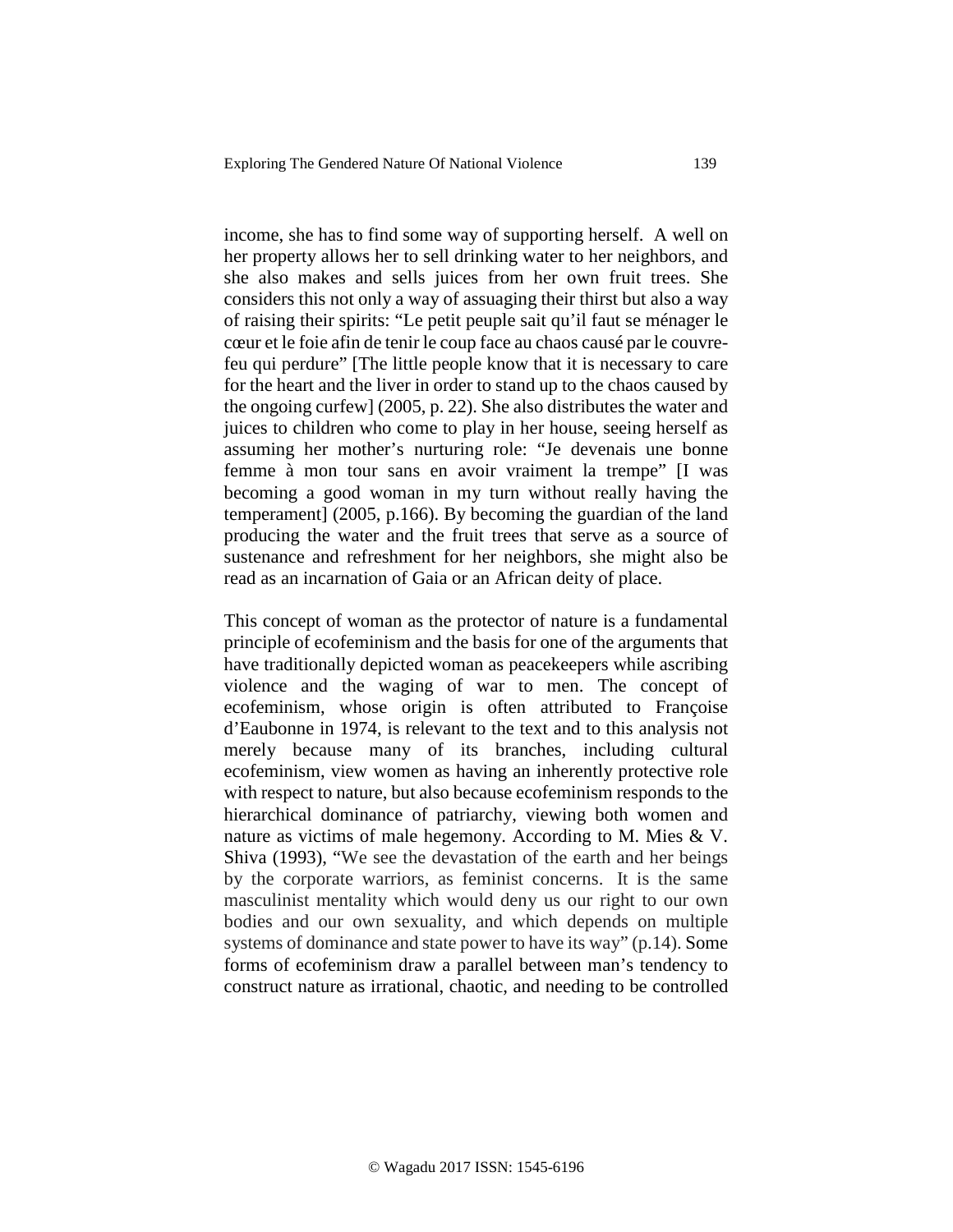and the propensity to impute similar characteristics to women. Within this framework, men perceive themselves as rational, ordered, and capable of providing control and direction for both nature and women.

In the same way that Boni's narrator is restrained through house arrest, the militias also strive to control the behavior of both humans and animals by means of the curfew and the violence by which it is enforced. Furthermore, in "both ecofeminist theory and ecofeminist political activism, *ecology* and *peace* have been inextricably linked . . ." (King, 1995, p. 15). Ynestra King has elaborated extensively on the relationship between ecofeminism and peace: "For ecofeminists 'peace' is understood as being connected to a new definition of national and planetary security which includes societies free of violence, with nature-friendly technologies and sustainable economies that are respectful of place and culture" (p. 15). While recognizing that violence is not exclusively a masculine attribute, ecofeminists nevertheless view violence as a function of the patriarchal and hierarchal systems of male-centered societies. Likewise, Boni's narrator recounts how it was the men in the family who were mobilized for the wars in Europe in the past and how the exclusively male militias in the current ethnic conflict have been responsible for its mass executions and for the threat of death to both the human and animal denizens of the city. Specifically, the Angels are regularly killing cats and dogs, eventually leaving the body of a dead cat in the narrator's precious well, poisoning the life-giving waters.

The role that nature plays in *Matins de couvre-feu* reflects environmental concerns expressed by the author in other works, such as *La fugue d'Ozone* [Ozone's Fugue] (1992), a children's book, and *Wangari Maathai: Celle qui guérit la terre* [Wangari Maathai: The Woman Who Heals the Earth] (2016), her biography for young readers of the Kenyan environmental activist and Nobel laureate. Boni's thoughts concerning the responsibility of Africa's culture producers to address environmental issues is developed at length in her keynote address to the 36th Annual Meeting of the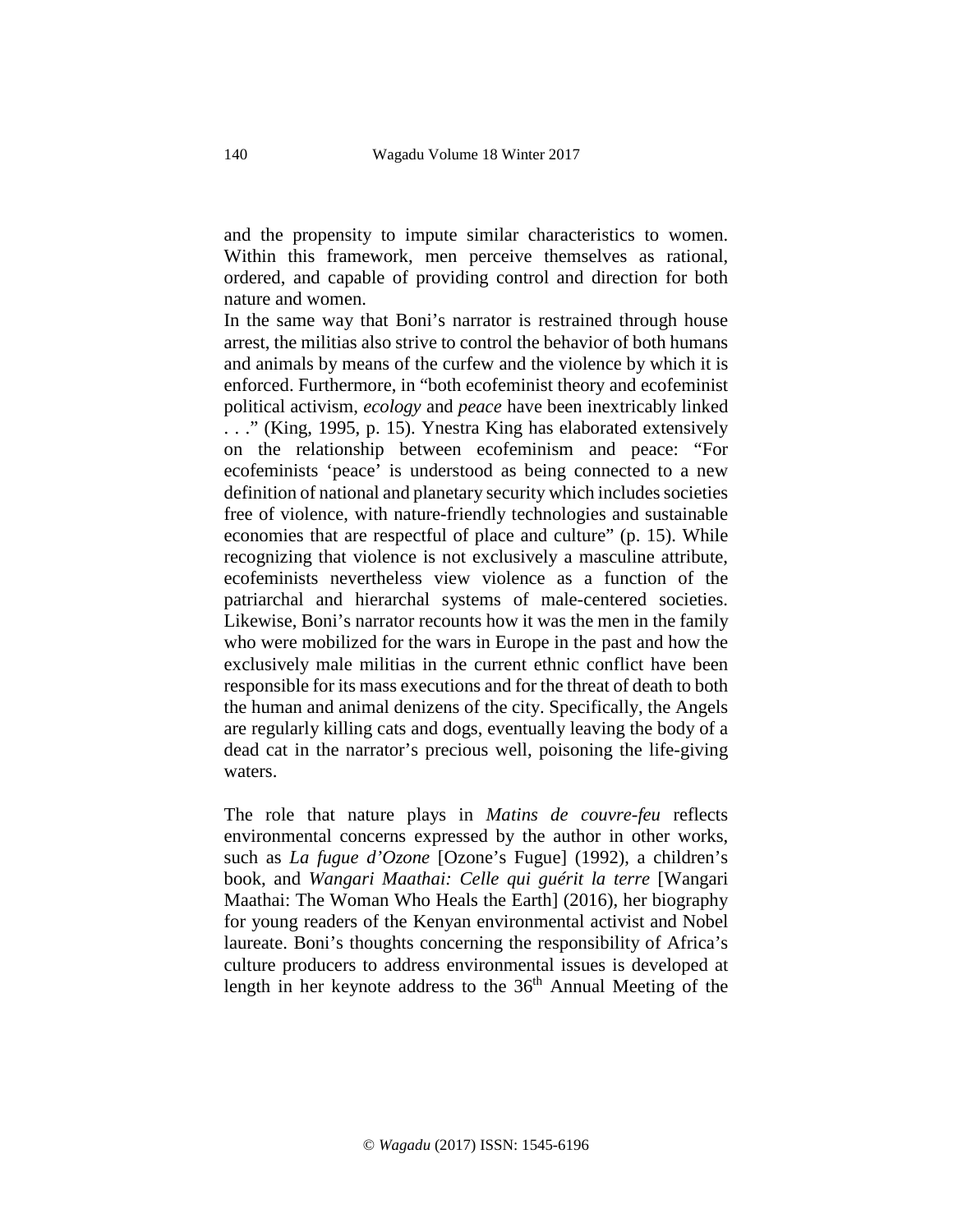African Literature Association in 2010, "La pollution du monde et le silence des écrivains africains" (2013a) [The Polluting of the World and the Silence of African Writers] (2013b), a speech which might well be interpreted as an environmentalist manifesto for African writers:

Notre rôle consiste à mettre en scène, à imaginer, à raconter des histoires autour de ces pollutions multiples naturelles ou non auxquelles le continent africain semble désormais abonné. . . . Poursuivons donc cette forme d'engagement au long cours par-delà les modes littéraires, en défendant notre maison à tous, notre lieu d'habitation et, pour le dire en d'autres termes, *l'habitabilité* du monde. (2013a, p. 17)

[Our role is also to imagine and present stories centered on the various natural and non-natural types of pollution to which the African continent seems to be accustomed. . . . We can make a longterm commitment that goes beyond our literature and we can fervently defend our common home against extreme occurrences that are likely to be repeated and which threaten the place in which we live, or to put it in other terms, the habitability of the world.] (2013b, pp. 30-31)

In his essay on *Matins de couvre-feu* as an expression of Boni's ecological consciousness, Hounfodji has effectively demonstrated the author's appreciation for the beauty of nature and the subsequent contrast established in the text by the narrator's representation of villagers as being closer to nature than those city dwellers who have lost touch with their roots and the traditional beliefs that made them one with their environment. Accordingly, "l'urbanisation, telle qu'elle se présente à Zamba (et dans la plupart des nations africaines), se caractérise comme un tsunami. Elle rase tout sur son chemin avec des conséquences indicibles" [urbanization, as presented in Zamba (and in most African nations), is characterized as a tsunami. It destroys everything in its path with unspeakable consequences] (2013, p.116).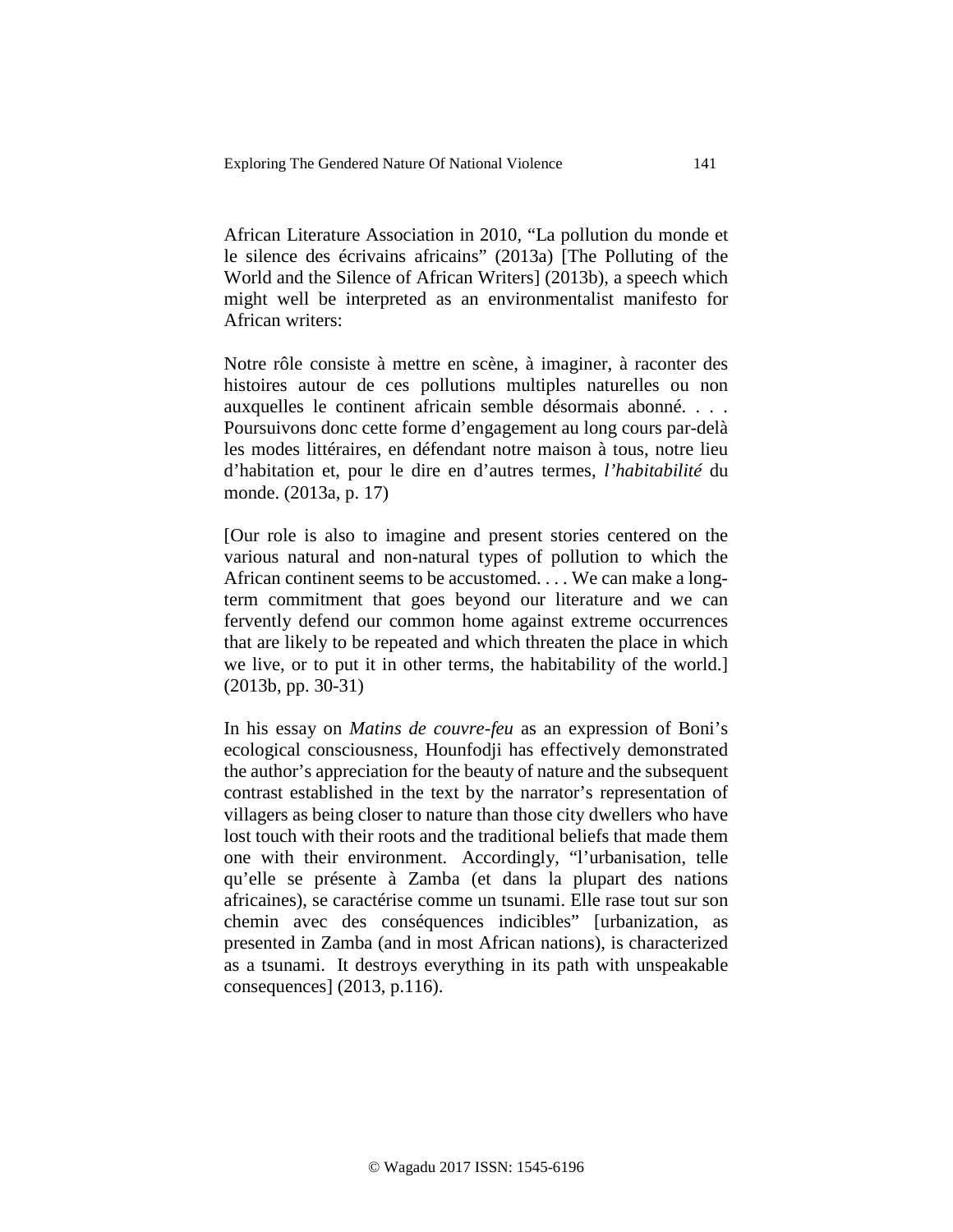Within the feminist binary of the narrative, men are life-destroyers; women are life-givers. While scholars have identified numerous fallacies in the essentialist association between women and peace, the concept is currently enjoying favor, with Human Rights protocols increasingly requiring the participation of women in peace talks and the Nobel Peace Prize having been awarded in 2011 to three third-world women––Ellen Johnson Sirleaf and Leymah Gbowee from Liberia and Tawakkul Karmen from Yemen––for their achievement in the areas of peace and reconciliation. Boni's narrator clearly associates men with war and women with peace, but the end of the novel is far from optimistic about what women can do in the face of a community deadened by the curfew and divided by the war. The narrator observes somewhat resignedly that "les femmes avaient perdu la foi en la vie d'ici-bas. . . . Et curieusement, elles ne savaient plus se battre pour l'amour et la paix" [women had lost faith in life here below. . . . And curiously, they no longer knew how to fight for love and peace] (2005, p. 313). With the death of her principal adversaries, the narrator is able to resume her normal life at the end of nine months and is determined to start a new restaurant since *Le Repas du Patriarche* has failed under the direction of Timothée and the treacherous male chef. She vows not to replace the chef with another man but rather to go into partnership with a local woman who has a bank of traditional recipes and who has already shown herself to be exceptionally trustworthy. There is a sense that the self-examination the protagonist has undergone during her period of isolation has given her both a greater wariness with respect to men and a new consciousness of her own possibilities as a woman despite the chaos that surrounds her.

In an interview with Eloise Brezeault (2010), Boni appears reluctant to be labelled a feminist:

Je n'écris pas seulement pour exprimer ma féminité. Je suis d'abord un être humain avec sa sensibilité, sa 'peau,' ses émotions, ses désirs. Un être capable de prendre la plume et de s'exprimer. Ce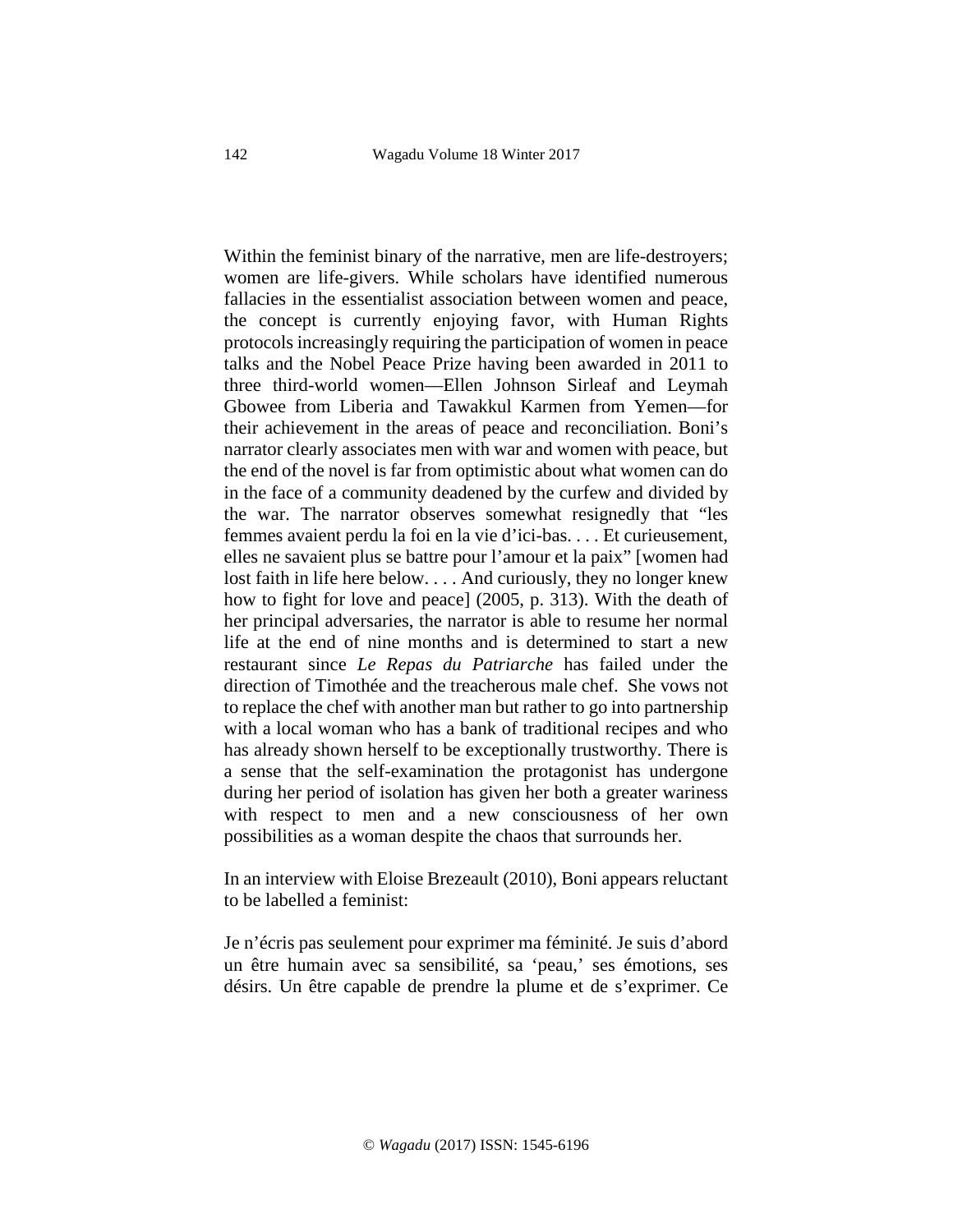qu'exprime cet être peut avoir à exprimer la condition féminine ou non, parfois toute autre chose. Je me sens libre d'écrire ce que je veux. (p. 57)

[I am not writing for the sole purpose of expressing my femininity. I am first of all a human being with her sensitivity, her "skin," her emotions, her desires. A being capable of taking up a pen and expressing herself. What this being expresses may relate to the feminine condition or not, sometimes to other things entirely.]

Nevertheless, *Matins de couvre-feu* deserves to be included among those texts, largely by women, that are interrogating the situation women in Africa today, including their roles as actors and observers in the continent's civil wars. By choosing to depict one such upheaval from a woman's perspective and in a woman's voice, Boni integrates women into the traditionally male domain of the conventional war story, replacing the image of the soldier as hero by the figure of the woman as survivor and putting the accent on the well-being of the community and reconciliation instead of on the victory of the military. In addressing issues of gender and the relationships between men and women in the context of war, she joins those political scientists, such as Cynthia Cockburn and Cynthia Enloe, who have similarly proposed the need to include women's experiences of war as part of the larger feminist project. Cockburn (2010) asserts categorically that "a theory of war and its causation is flawed if it lacks a gender dimension" (p.152). She continues:

Most theories of war, however, in sociology and in international relations, do indeed lack this necessary element. To those who evolve and deploy them, they seem perfectly complete and satisfying without it. When women, feminists, come along and introduce our insights into discussions of war, when we talk about women and gender, we are often told we are being trivial, we are forgetting 'the big picture.'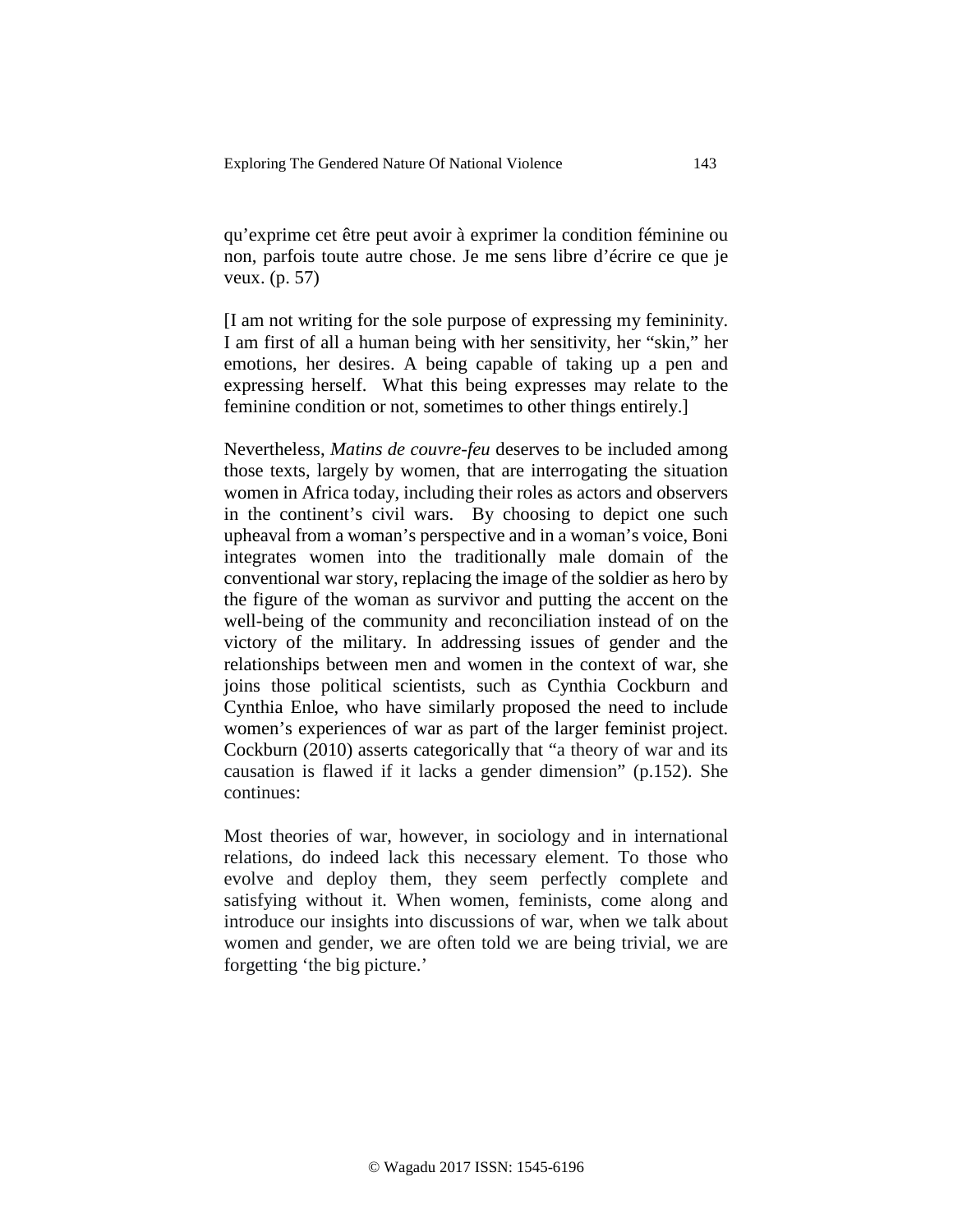Cynthia Enloe (2005, p. 280) speaks from a feminist standpoint when she boldly interjects "but suppose this IS the big picture?" (p. 152). To a very large extent, Boni's narrative dramatizes a response to Enloe's question.

### **Conclusion**

By reading the protagonist's reflections on gender and violence in conjunction with various feminist theories, this analysis has demonstrated the extent to which Boni's *Matins de couvre-feu* illustrates some of the characteristic patterns of behavior in patriarchal cultures that are associated with ethnic conflict and that may indeed contribute to them. In both the traditional and modern relationships between men and women in the fictional state of Zamba, Boni (2009b) dramatizes the "ideologies on which rest the inequality of the sexes and the hierarchy between masculine and feminine" that she has identified in *Que vivent les femmes d'Afrique?* and against which she has urged African women to continue fighting. The nature of the dysfunctional personal relationships between the narrator and the opportunistic and disloyal men in her life is echoed in the exploitive relationships between the people of Zamba and the self-serving rebels who have terrorized them.

The hierarchical bias of patriarchy that views women as inherently inferior to men similarly establishes a pecking order between older and younger men within the society and also places the male members of any family in confrontation with all others, a feature of patriarchy that breeds rivalries between ethnic groups and between insiders and outsiders. The same notion of male hegemony that justifies violence against women likewise justifies the devastation of the natural world as a function of war, and Boni illustrates ecofeminist theories through the depiction of her female protagonist as a protector of the environment and through the link she establishes between women and peace, a reflection of the role that women have been playing in the wake of civil wars throughout the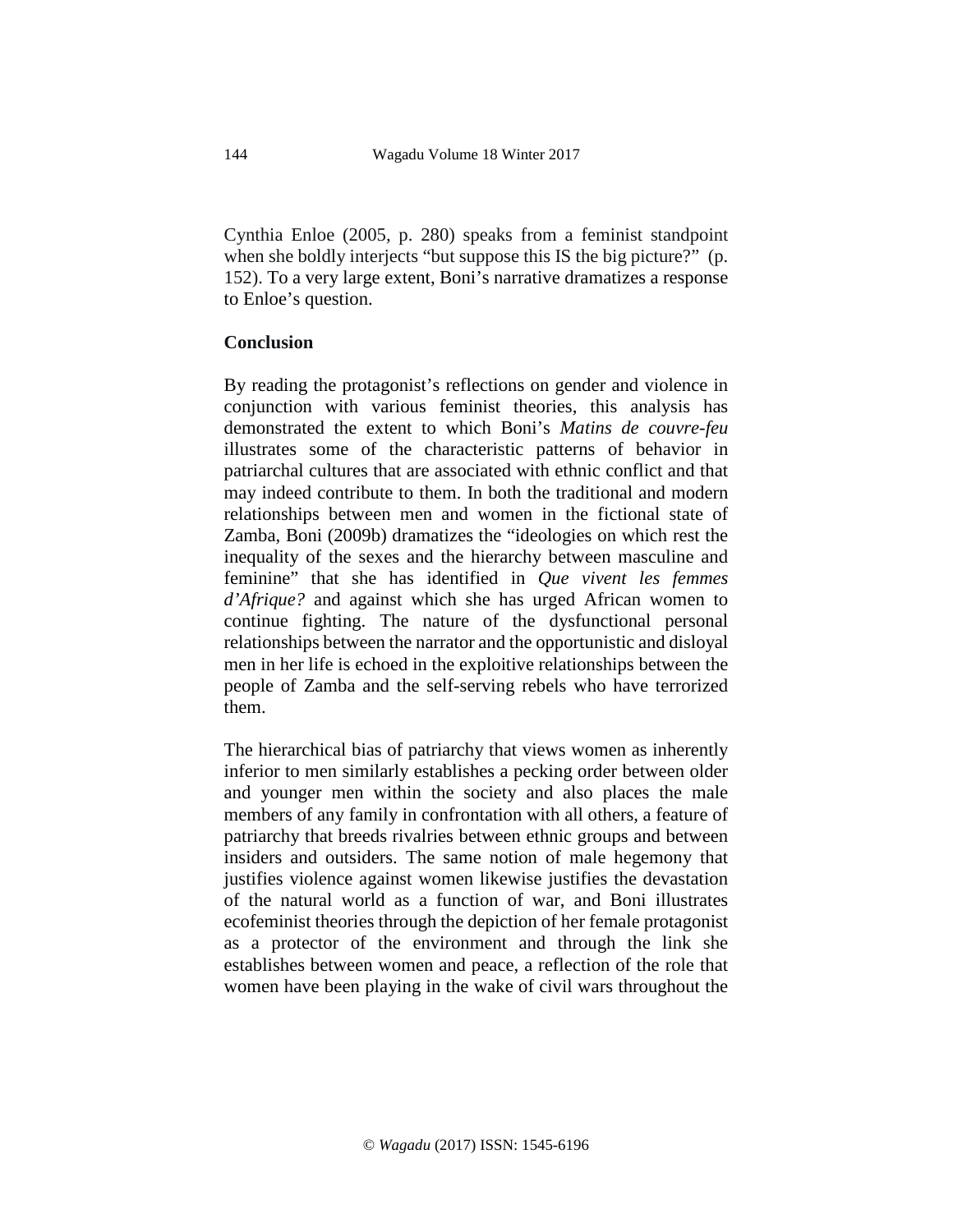African continent. In many ways, the end of the protagonist's incarceration and of the rebellion heralds an opportunity for the narrator not inconsistent with the window of empowerment for women that Turshen (1998) has observed elsewhere with respect to civil wars in general; the insightful tapestry of gender relations woven from both the past and the present and thoughtfully inscribed in the narrator's journals have made her more cautious in her dealings with men and more aware of the social consequences of a culture informed by patriarchal values.

In contrast with the conventional war story as told by men and where the hero is almost always the soldier, Boni's narrative, which emphasizes the impact of war on civilians, is less about victors and vanquished or winners and losers, and more about those who perpetrate violence and those who survive it. The death or defeat of the rebels involved in the belligerence has temporarily removed obstacles to survival and opened up possibilities for the narrator to rebuild her life on new foundations and for the oppressed citizens of Zamba to reclaim their freedom. What the future holds for Zamba or the Côte d'Ivoire, is at best uncertain at the end of the novel, and it remains to be seen whether the appropriation of the war story by African women writers will ultimately help lead to new perceptions of the practice of war on the continent and to a better understanding of the gendered social structures that sustain it.

### **References:**

Adichie, C. N. (2008). *Half of a yellow sun*. New York, NY : Knopf.

Banégas, R. & Marshall-Fratani, R. (2007). Côte d'Ivoire: Negotiating identity and citizenship. In M. Bøås & K.C. Dunn (Eds.), *African guerillas: raging against the machine*  (pp. 81-111). Boulder, CO: Reinner.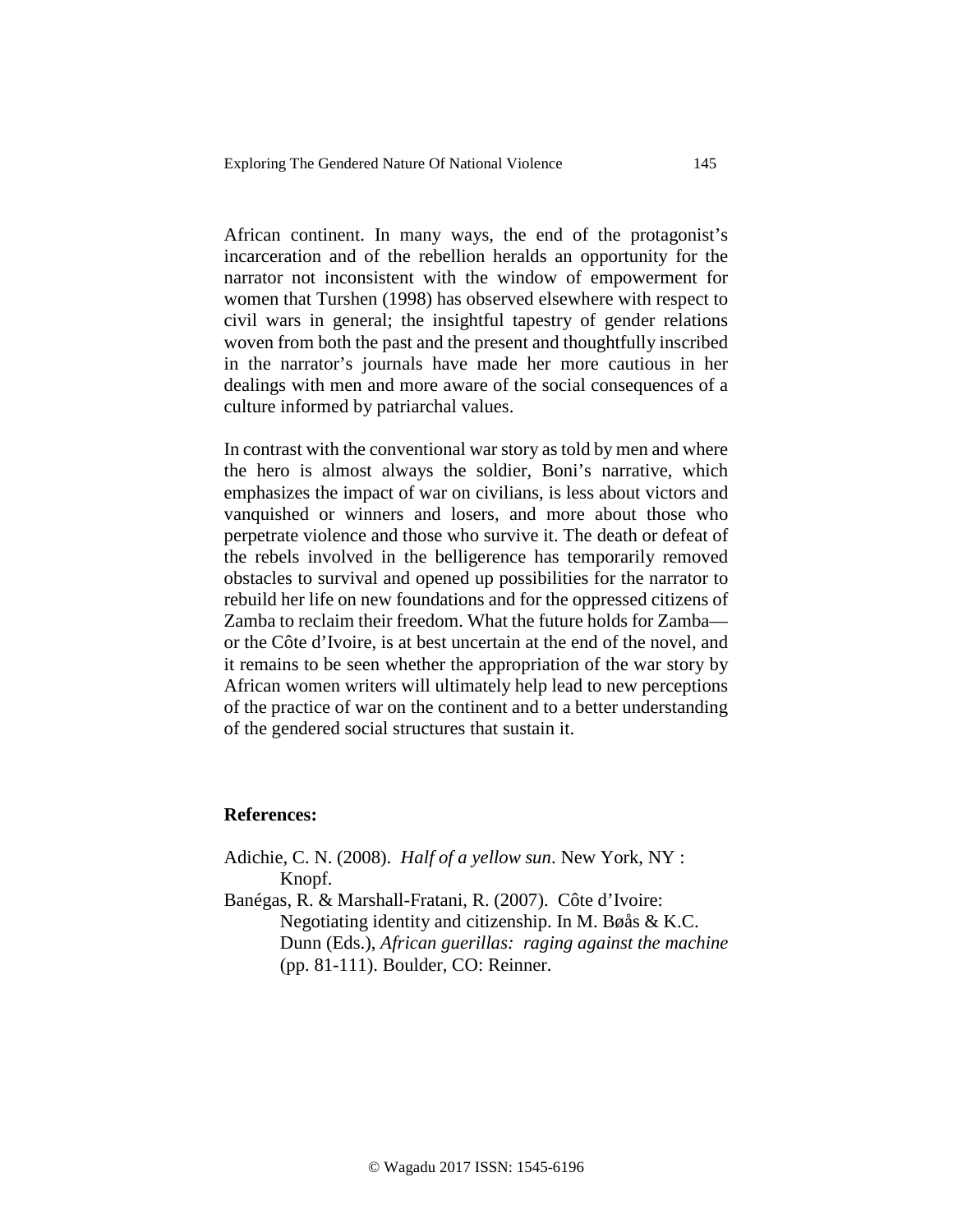- Boni, T. (1992). *La fugue d'ozone*. Malakoff, France: Edicef-Hachette.
- Boni, T. (2005). *Matins de couvre-feu*. Paris, France: Le Serpent à Plumes.
- Boni, T. (2009a). Écrire dans l'urgence ou le partage inégal du sensible. *Museum International*, 61(5), 44-53.
- Boni, T. (2009b). *Que vivent les femmes d'Afrique?* Paris, France: Éditions du Panama.
- Boni, T. (2013a). The Polluting of the World and the Silence of African Writers. In I. Assiba D'Almeida, T. Pinto, & L. Viakinnou-Brinson (Eds.), *Eco-Imagination: African and diasporan literatures and sustainability* (pp. 13-25). Trenton, NJ: Africa World Press.
- Boni, T. (2013b). La pollution du monde et le silence des écrivains africains. In I. Assiba D'Almeida, T. Pinto, & L. Viakinnou-Brinson (Eds.), *Eco-Imagination: African and diasporan literatures and sustainability* (pp. 27-39). Trenton, NJ: Africa World Press.
- Boni, T. (2016). *Wangari Maathi: Celle qui guérit la terre.* Lyon, France: Decitre.
- Brezeault, É. (2010). *Afrique : Paroles d'écrivains.* Montréal, Canada: Mémoire d'Encrier.
- Cockburn, C. (2010). Gender relations as causal in militarization and war. *International Feminist Journal of Politics*, 12 (2), 139-157. Retrieved from <http://dx.doi.org/10.1080/14616741003665169>
- Djebar, A. (2005). *Children of the new world: A novel of the Algerian war*. New York, NY: Feminist Press.
- Enloe, C. (2005). What if patriarchy is the "big picture"? An afterword. In D. Mazurana, A. Raven-Roberts, & J. Parpart (Eds.), *Gender, conflict, and peacekeeping* (pp. 280-284). Lanham, MD: Rowan & Littlefield.
- Hounfodji, E. (2013). Conscience écologique dans *Matins de couvre-feu*, roman de Tanella Boni. In I. Assiba D'Almeida, T. Pinto, & L. Viakinnou-Brinson (Eds.), *Eco-Imagination: African and diasporan literatures and*